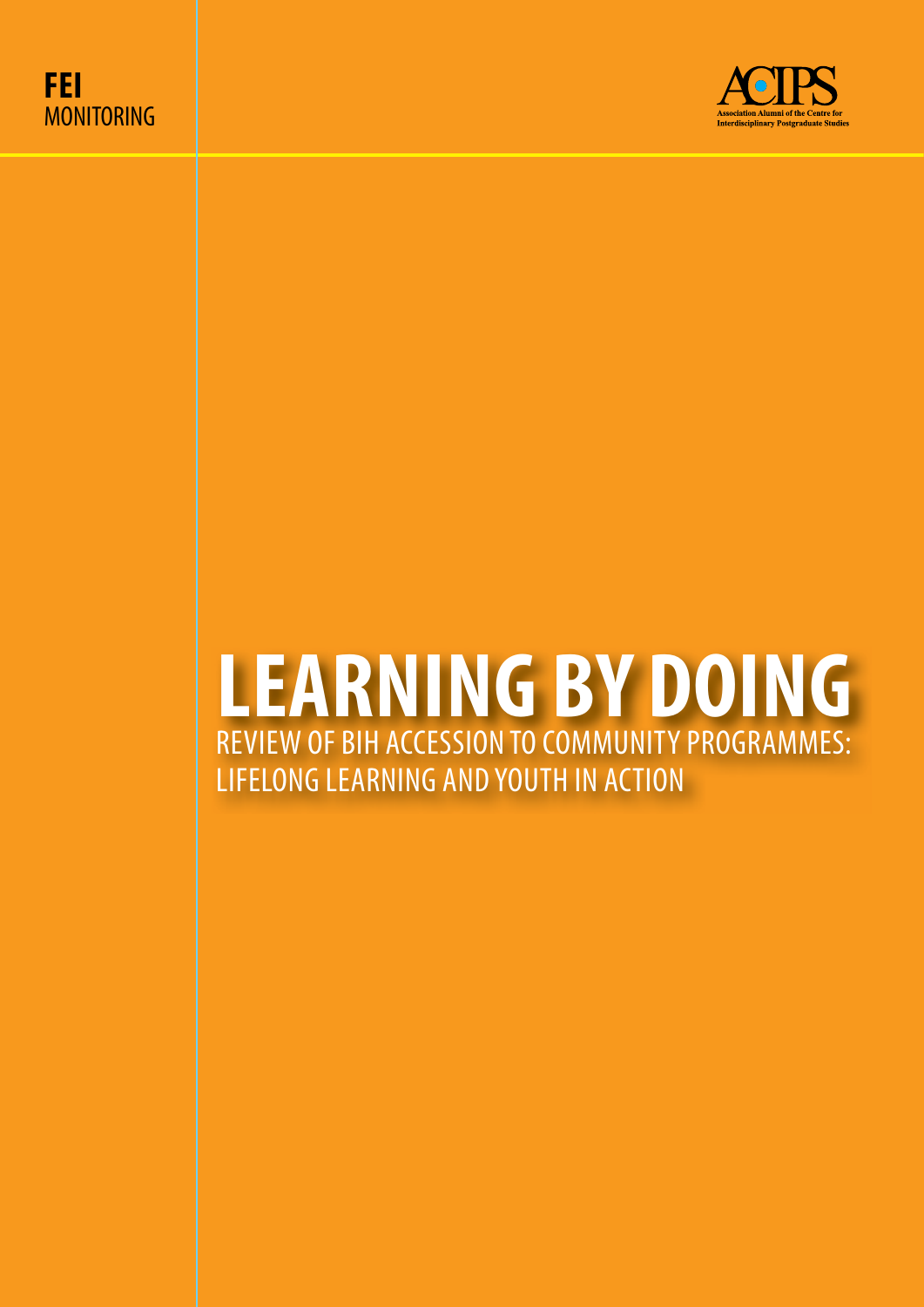

# **TABLE OF CONTENTS**

| 1. COMMUNITY PROGRAMMES AND COMMUNITY PROGRAMMES TARGETING EDUCATION 6                                   |  |
|----------------------------------------------------------------------------------------------------------|--|
|                                                                                                          |  |
|                                                                                                          |  |
| 1.3 Significance of the Community Programme Framework for BiH Educational Reform: Focus on LLP and YiA 8 |  |
|                                                                                                          |  |
|                                                                                                          |  |
|                                                                                                          |  |
|                                                                                                          |  |
| 3. MAKING FULL USE OF EXISTING OPPORTUNITIES: NEXT STEPS AND FURTURE CHALLENGES 15                       |  |
|                                                                                                          |  |
| 3.2 Usage of BiH's Current Opportunities for Participating in the LLP and YiA Components 19              |  |
|                                                                                                          |  |
|                                                                                                          |  |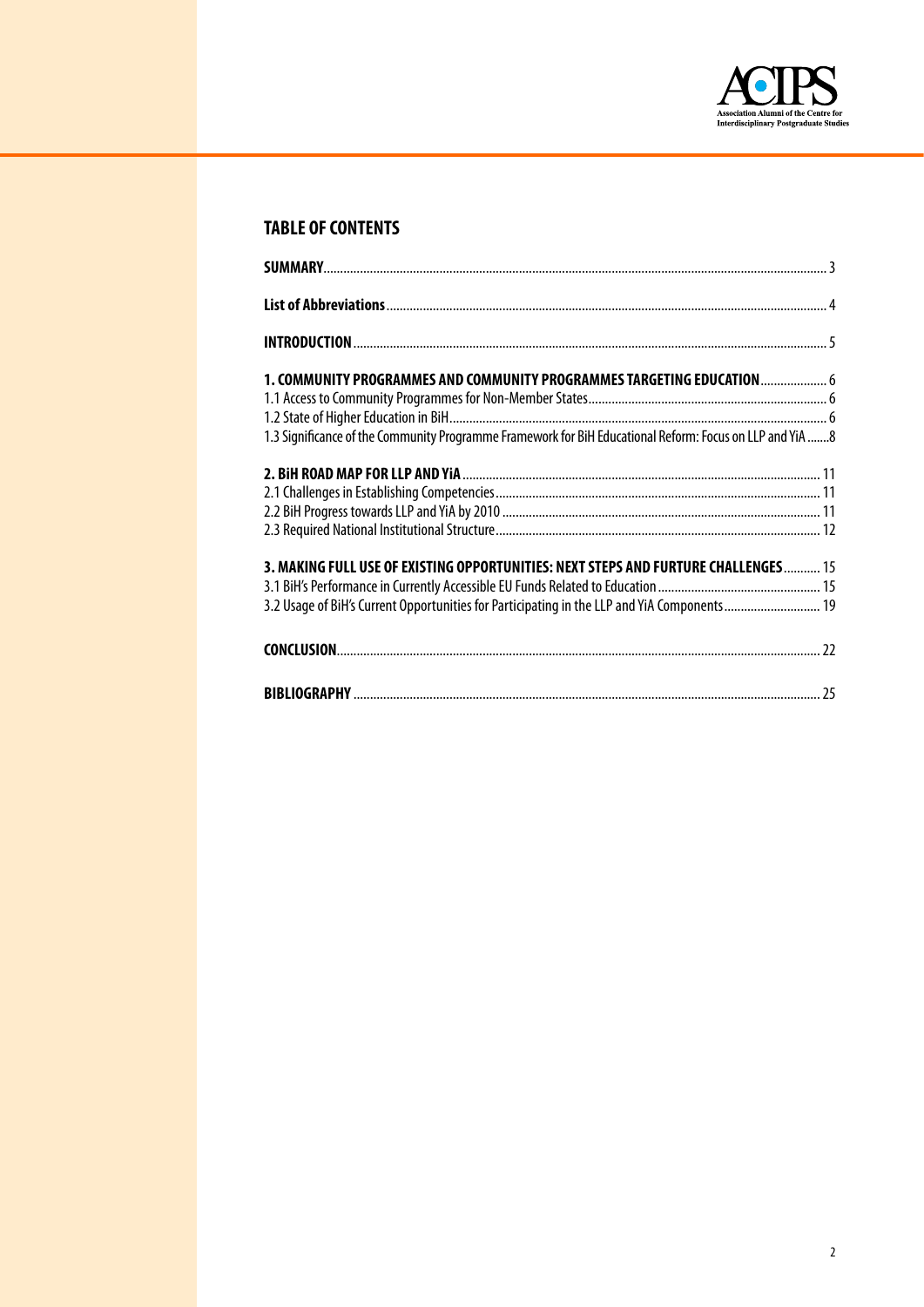

# **Summary**

With the ratification of the Framework Agreement between the European Community and Bosnia and Herzegovina on the general principles for the participation of Bosnia and Herzegovina in Community Programmes. BiH has gained access to 32 new potential strategic support mechanisms<sup>1</sup>. Participation in the Community Programmes presents a step towards being ready for the future requirements implied by EU membership, preparing the country to assume some responsibilities towards the Union early on, thus being ready to better utilize the benefits brought forth by EU membership once in the Union. Therefore, it presents an opportunity for BiH to gradually learn how to utilize the EU funding available in implementing reforms necessary for its further development. While other countries in the region are moving at a much faster pace towards accessing these Community Programmes, , BiH is currently lagging behind.

This paper evaluate BiH's position when it comes to accessing the Lifelong Learning (LLP) and Youth in Action (YiA) Community programmes, relevant to the process of much-needed reforms in one of the key public spheres in  $BiH -$  the education sector. BiH is lagging behind with the implementation of the Bologna process, consequently distancing itself from the ambitious European strategic goals laid down in the Lisbon Strategy.

Given the BiH institutions and the potential beneficiaries are still unable to fully comply with the accession requirements for LLP and YiA in a satisfactory manner; they are missing out on the opportunity to fully utilize these competitive funds. The low performance in accessing these funds presents a negative reference for BiH in the overall process of moving towards European integration; in addition to its overall low ratings in implementing baseline European reforms also impeding progress in this area.

Though Brussels has been reluctant to provide the country with support in accession to community programmes at this point in time. BiH needs to maintain strategic focus, as the reforms in question are not something which can happen overnight but rather a result of concentrated long-standing efforts. For these reasons, the country must begin the preparations early on - starting with upgrading the existing strategic documents with in depth assessment of its internal capacities and needs, gradually putting in place the necessary institutional infrastructure, but also focusing on engaging the currently existing resources and capacities towards fully utilizing the EU funding opportunities currently available to BiH.

If taking account of all the sub-actions/programmes within the lager frameworks.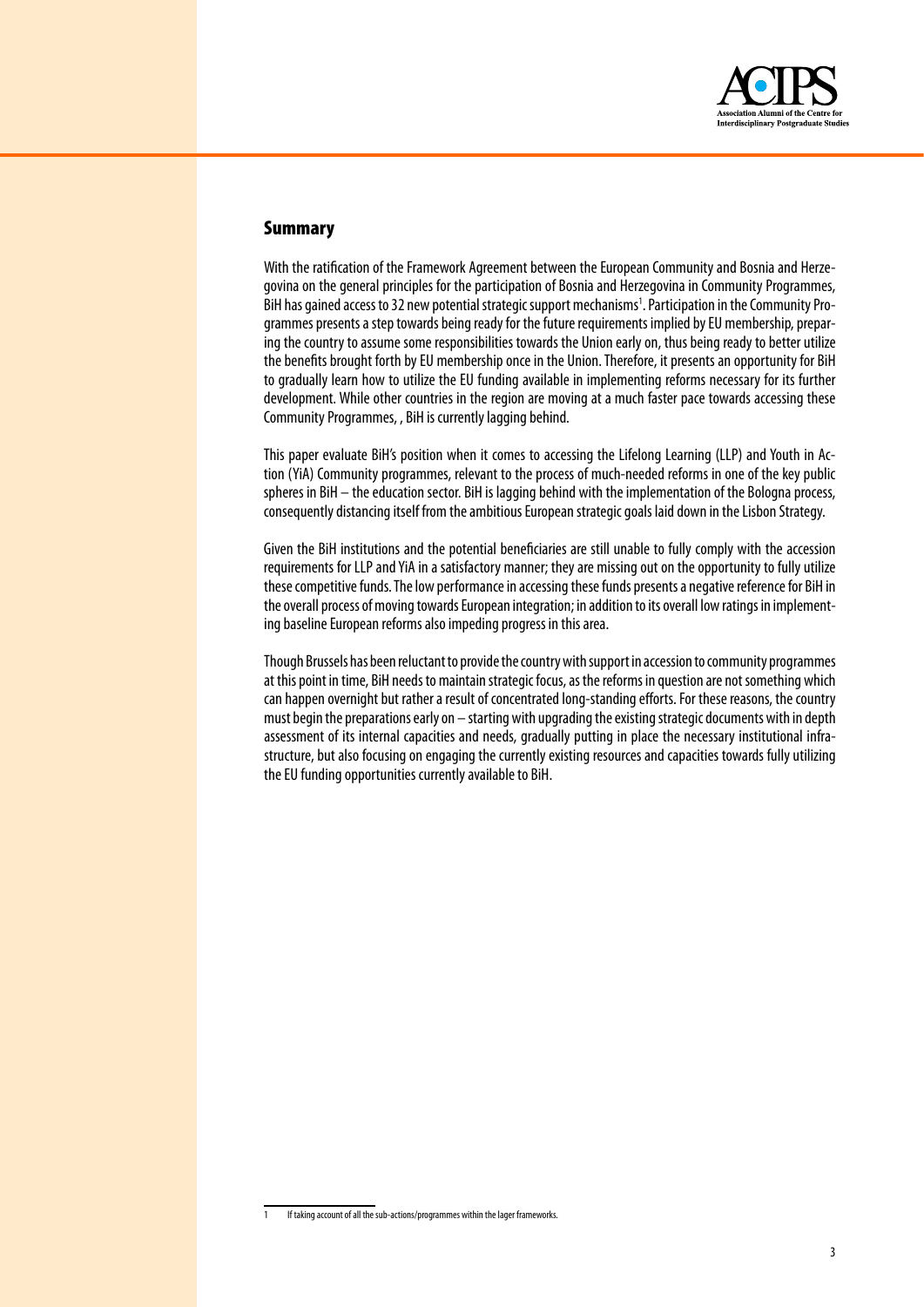

# **LIST OF ABBREVIATIONS**

- **BiH** Bosnia and Herzegovina<br>**CoE** Council of Europe
- **CoE** Council of Europe<br>**CoM** Council of Minister
- **CoM** Council of Ministers<br>**CP** Community Program
- **CP** Community Programmes<br>**DEI** Directorate for Furopean I
- **Directorate for European Integration**
- **DG** Directorate General
- **DG EAC** Directorate General of the European Commission for Education and Culture
- **DIS** System of Decentralized Implementation of EU funding<br> **EAHE** European Area of Higher Education
- **EAHE** European Area of Higher Education<br>**EC** European Commission
- **EC** European Commission<br>**ECTS** European Credit Transfe
- **ECTS** European Credit Transfer System<br>**EM** Frasmus Mundus
- **EM** Erasmus Mundus<br> **EP** European Parliam
- **European Parliament**
- **EU** European Union
- **EVS** European Voluntary Service<br> **FP7** Seventh Framework Prograr
- **FP7** Seventh Framework Programme<br>**FYRM** Former Yugoslavian Republic of N
- **FYRM** Former Yugoslavian Republic of Macedonia<br>**HE** Higher Education
- **HE** Higher Education<br> **IPA** Pre-Accession Ass
- **Pre-Accession Assistance**
- **LLP** Lifelong Learning Programme
- **MoCA** Ministry of Civil Affairs
- **MoFT** Ministry of Finance and Treasury
- **MoU** Memorandum of Understanding
- **RS** Republika Srpska<br>**SALTO** Support, Advance
- **SALTO** Support, Advanced Learning and Training Opportunities (Agency)<br>**YiA** Youth in Action
- **Youth in Action**
- **WB** Western Balkans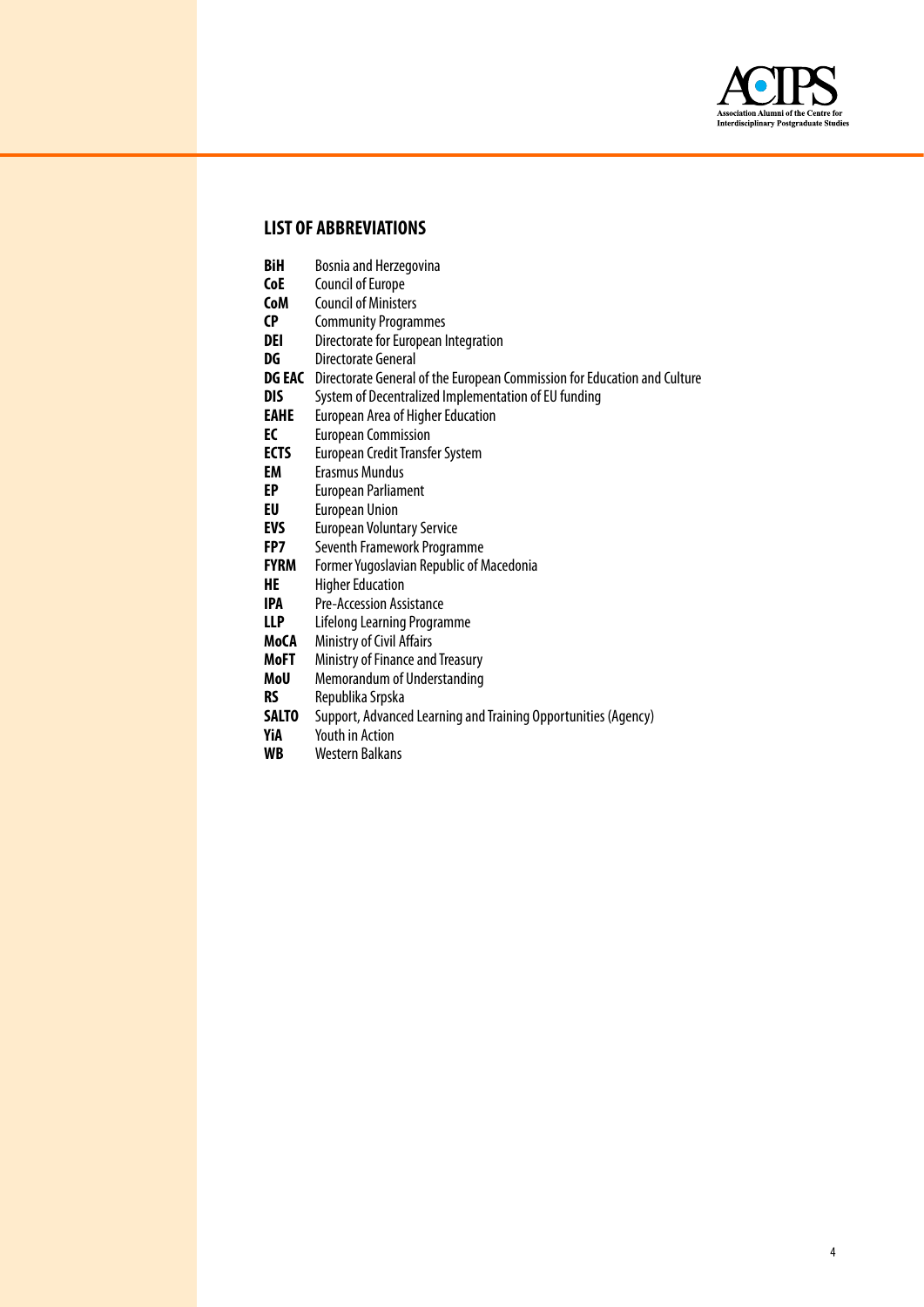

# **INTRODUCTION**

Starting with 2007, the general European funding structure, for the implementation of the European Communities budget, has been modified for the budget period ending in 2013. This implies that the EU has adopted new methods for funding, both for the EU member-states as well as funding for external assistance of the EU neighbouring and candidate countries. Some of the previous programmes have continued to run within the new budget period; however, merging together in order to achieve further simplification. At the same time, new instruments and programmes supporting the European Development Strategies and policies have been established. The new funding opportunities of the EU have been structured in five major categories: Pre-Accession Assistance, External Assistance, Regional Assistance, Natural Resources, and Community Programmes.<sup>2</sup> Additionally, there has been indication that there will be further restructuring of EU funding in the next budget period, starting in 2013.

In the context of access to EU funding opportunities, the current focus of Bosnia and Herzegovina has primarily been on the Instrument for Pre-Accession Assistance (IPA).<sup>3</sup> In addition to IPA, the EU provides all Acceding and Candidate countries with the opportunity to participate in another line of funding programmes, the Community Programmes.<sup>4</sup> Though these programmes have primarily been conceived for the Member states, they have also been opened to the countries of Western Balkans as part of the Stabilization and Association process. As such, they provide the opportunity to aspiring member states to familiarize themselves with the EU funding policies and working methodologies of the European Commission, preparing them for accession to the EU and the easier transfer and manoeuvre within the EU regulations. The Council of Ministers of BiH has signed the General Framework Agreement with the EU on access to these funds in 2003<sup>5</sup>, which formally opened the door for BiH to participate in the Community Programmes, granting the country the opportunity to participate in 32 Community Programmes<sup>6</sup>. .

Participation in the Community Programmes presents a step towards being ready for the future requirements implied by EU membership, preparing participating countries to assume some responsibilities towards the Union early on, thus being ready to better utilize the benefits brought forth by EU membership once in the Union. In the case of BiH, this presents an opportunity to gradually learn how to utilize the EU funding available in implementing reforms necessary for its further development. Additionally, an assessment of its present capacities to make use of the Community Programmes opportunities also serves as an important indicator to the EU in terms of illustrating BiH's preparedness to become a member. This assessment seeks to evaluate BiH's position when it comes to accessing Community Programmes in one of the key reform areas – the sphere of education.

EU portal 2007-2013.eu, accessed on 22.01.2010. available at:>> http://www.2007-2013.eu/by\_scope.php<<

IPA, was designed in order to create a single funding framework for Candidate and Potential Candidate Countries, thus facilitating the transfer from one status to another. It is divided into five components (1. Transition Assistance and Institution Building, 2. Cross-Border and Regional Co-operation, 3. Regional Development Component, 4. Human Resources Development Component, 5. Rural Development Component), of which BiH has accesses to the first two, under its status of Potential Candidate Country. budget for 2007-2013 approximates 75,237 million Euros

<sup>5</sup> *Council decision of 2 June 2005 concerning the conclusion of a Framework Agreement between the European Community and Bosnia and Herzegovina on the general*  principles for the participation of Bosnia and Herzegovina in Community Programmes. Official Journal of the European Union No. L192/80

Initially there were only 24 Programmes; the new Programmes, that emerged after the General Framework Agreement, are also open to BiH.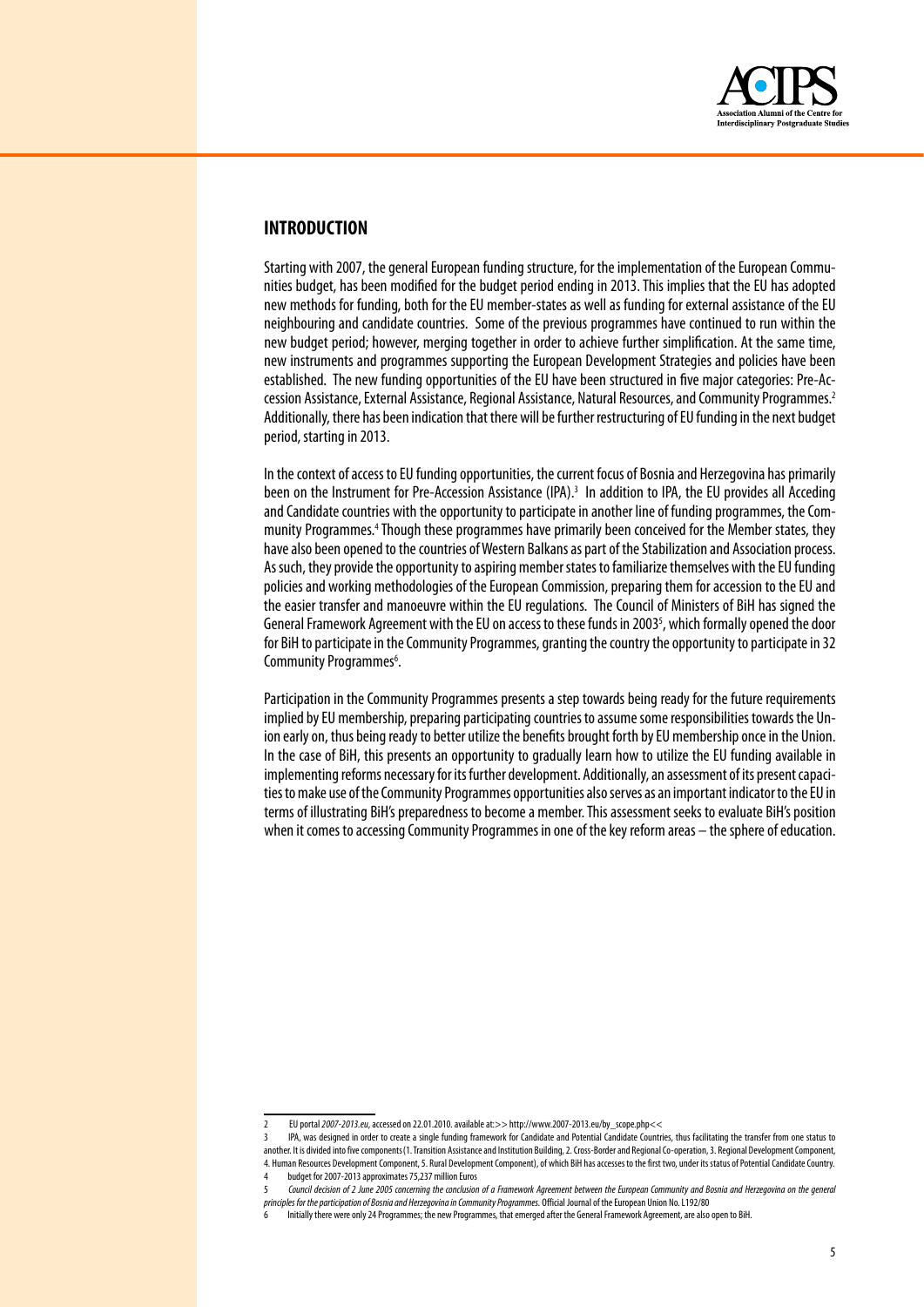

# **1. COMMUNITY PROGRAMMES AND COMMUNITY PROGRAMMES TARGETING EDUCATION**

Accessing the EU Community Programmes carries important advantages, which will be illustrated through the analysis of two programmes primarily targeting the education sector, through both formal and informal approaches. However, there are certain elements common to all Programmes, illustrating the steps non-member states have to take in order to participate, which will be examined first.

# 1.1 Access to Community Programmes for Non-Member States

As stated in the introduction, in the long term, the participation in the CPs shows a country's preparedness and ability to become a member state, by illustrating its understanding of the EU's bureaucracy and institutional working as illustrated by its successful absorption of funds and as such it is an important reference for each country aspiring to the EU membership.

Since the programmes were initially only open to the Member states, who are filling the EU-budget via regular membership fees, additional special regulations have been established for the eligible-non member states, including the signing of Memorandums of Understanding (MoUs) for each individual programme. The MoU carries an annual fee that has to be paid as the contribution to the EU budget, ensuring that each country wishing to participate contributes to the EU budget. Therefore it is crucial for each country to evaluate its capacity to participate in the Community programmes, while having the opportunity to gradually accede in contribution and absorption the Community's budget, gradually learning how to work with the Community's budget once it becomes a member state and has to cover the full membership fee. This is why it is important for an aspiring member country to start its preparatory steps immediately and in best alignment possible to its own strategic goals and necessities - i.e., evaluating what are the most beneficial programmes for it to join at its given stage of development.

In the context of BiH, one of the core development needs is related to the necessary reforms in the sphere of education. The BiH educational system has recently been subject to many negative reports, coming both from internal as well as external evaluators. BiH's educational system, and particularly the area of higher education, is in dire need of funding that will contribute to its reform efforts.

# 1.2 State of Higher Education in BiH

The BiH Education system has been going through education reform since 1996, facing significant obstacles related to the institutional infrastructure but also due to the lack financial resources limiting the pace of this process. In 2003 BiH signed the Bologna Declaration with the aim to integrate the BiH higher education (HE) into the European Area of Higher Education (EAHE). The process has shown to be very difficult and complex thus far, in particular in what pertains to its harmonization on the whole territory of BiH. The HE framework law adopted late in 2007 has not fully been implemented at the cantonal level by the end of 2009<sup>7</sup>. With the aim of increasing the quality and efficiency of the Universities, the law also provides quidelines for reforming the institutional structure of higher education institutions - such as integration of Universities, reforming the curriculum, unifying the study cycles period, unifying the evaluation methodology, etc, which still needs to be followed through<sup>8</sup>. Most Faculties are still independent legal bodies, under the authority of the competent Ministries, which do not have the necessary capacities for quality control. The consequences of such a highly

Commission of the European Communities. Bosnia and Herzegovina 2009 Progress Report, SEC(2009) 1338, pg. 43-44. Brussels, 14.10.2009, available at http://www. delbih.ec.europa.eu/docs/ProgressReport20092.pdf

Currently, there are only 2 Universities in FBiH that have integrated, and the degree to which this has been accomplished is also questionable, while in Republika Srpska the Higher Education law also accommodates this change to happen, and the Universities in RS are proceeding with the integration, however the effects of it have so far not been evaluated in either of the institutions.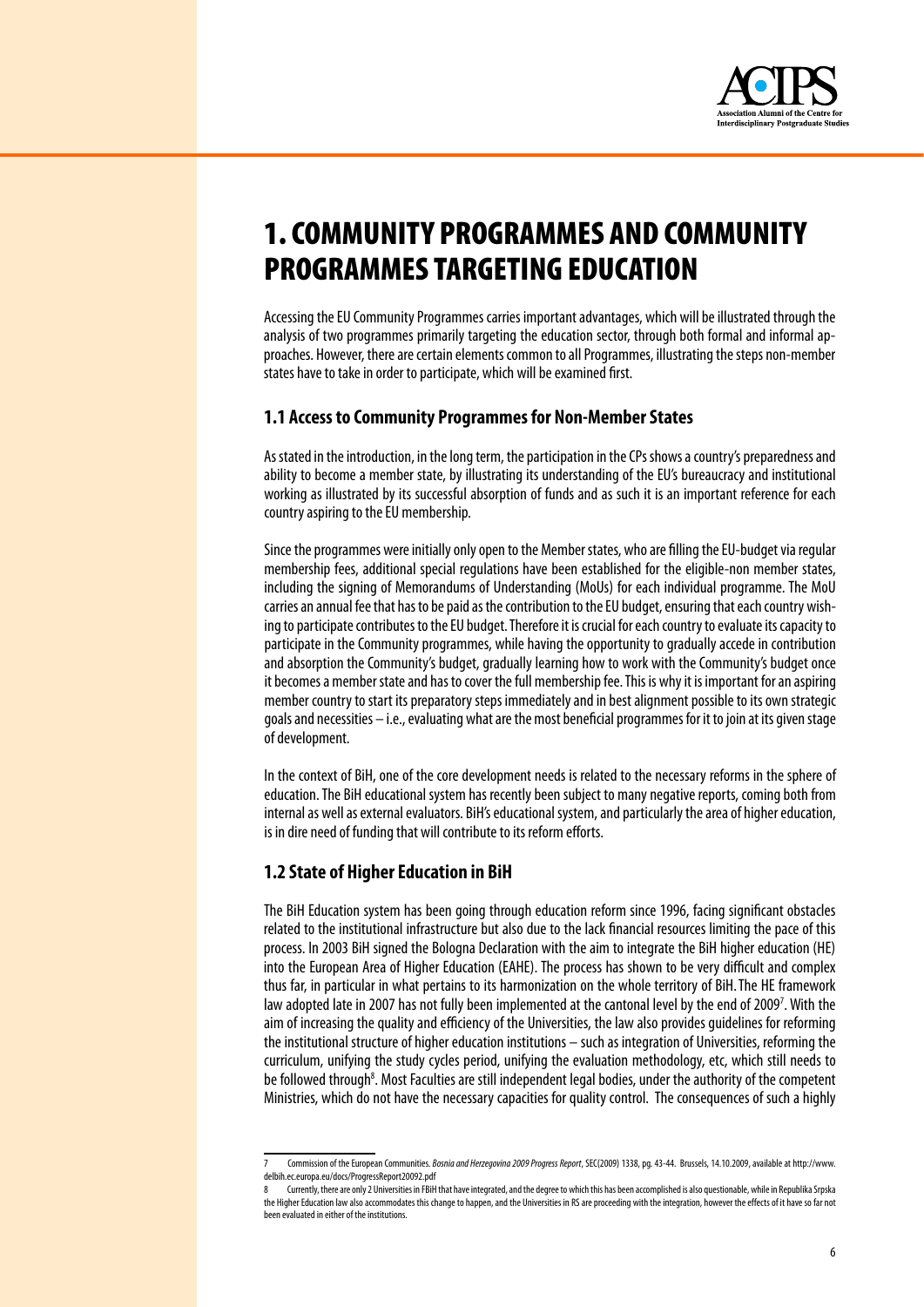

decentralized<sup>9</sup> and disharmonized management of education have shown devastating results for graduates from some faculties or universities. In 2007, the RS Ministry of Education and Culture has voided 294 diplomas issued by some Faculties in RS<sup>10</sup>, because these institutions did not fulfil all necessary requirements to achieve accreditation for its diplomas. This scenario illustrates the week mechanisms of quality control over the institutions that have initially obtained operational certificates, but subsequently failed to meet the quality standards. Consequently the students graduating form these institutions are penalized for improper educational system, a disaster which the authorities did not prevent, nor address in a timely manner.

This problem doesn't only pertain to RS but also to FBiH. For example, at the time the students form the Medical School of the University of Zenica graduated, the law has not been changed to accommodate the recognition of the so called "Bologna Diplomas". As a result, graduates from this institution are protesting against state institutions for not acknowledging their acquired diplomas and obstructing them from exercising their profession. New graduates across BiH are facing enormous difficulty in obtaining recognition of their qualifications, due to the inexistence of a National Qualification Framework and a developed system of quality assurance. <sup>11</sup>The establishment of institutional frameworks and regulations that were supposed to prevent these problems from happening are coming too late.<sup>12</sup>

The problem of low quality of education is also very much reflected in the media, particularly when it comes to the topic of "Bologna-system graduates". Headlines such as "Bologna open to interpretation"<sup>13</sup> and "Bologna process" producing higher number of diplomas but no knowledge to support it"<sup>14</sup> are becoming more and more frequent.

As an additional problem, further aggravated by the irregular implementation of the Bologna reforms, the quality, quantity and type of qualifications produced by higher education institutions do not correspond to the current needs of the labour market, causing ever higher unemployment rates amongst the newly graduated. Employers are dissatisfied with the knowledge the students obtain at BiH universities, stating how the quality of education insufficiently answers their needs.<sup>15</sup> The students themselves have recognized the need to introduce more practical learning into the curriculum, if they are to acquire the necessary skills that would prepare them for the transition into the labour market. Surveys indicate that 37% of young people are dissatisfied with the practical lectures provided in their Schools<sup>16</sup>. The 2009 BiH Progress Report identified the same core problems in the sphere of education:

Bosnia and Herzegovina needs to continue its efforts, in particular for the full implementation of the Framework Laws, establishing a National Qualification Framework and developing quality assurance, addressing the issue of education meeting the needs of the labour market, and developing the lifelong learning concept. $^{17}$ 

These are just some of the issues within the BiH educational system that require immediate attention. In gen-

 $\mathbf{q}$ BiH has 13 Ministries of Education, 10 Cantonal Ministries, 2 Entity ministries, Department of Education of District Brcko, and MoCA on the state level charged with responsibility of coordination

<sup>10</sup> RS canceled 294 diplomas achieved at the Business Economy Faculty in Banja Luka, and Faculty of Business Management in Bosanska Gradiška. Sarajevo x.com, Provjera diploma državnih službenika stečenih na pravnim fakultetima, Sarajevo 27.12.2007. available at >>http://www.sarajevo-x.com/bih/clanak/071227113<<

<sup>11</sup> Karabegović, Dženana. Bolonja kako kome odgovara. Radio Slobodna Evropa, Sarajevo, 19.11.2009. available at >> http://www.slobodnaevropa.org/content/boloniski proces bih/1881700 html<<

<sup>12</sup> The Framework Law on Higher Education was adopted in 2007, while individual Higher Education institutions had begun with the implementation of the Bologna Process already in 2004, furthermore the Agency for Development of Higher Education and Quality Assurance of BiH, has been formed late in 2009, and has still not begun to function fully, the same situation is with the Center for Information and Recognition of Qualifications.

<sup>&</sup>quot;Bolonja kako kome odgovara" - the approximate interpretation of this title critically indicates the lack of harmonization in the implementation of Bologna-process reforms, which are rather subject to interpretation of individual institutions. There is no common and unified understanding of the process and its requirements. Comprehensive reforms are substituted by implementing bits and pieces out of what is perceived as Bologna. Karabegović, Dženana. Bolonja kako kome odgovara. Radio Slobodna Evropa, Sarajevo, 19.11.2009. available at >> http://www.slobodnaevropa.org/content/bolonjski\_proces\_bih/1881700.html<<

Škuletić, Sanja. Mnogo diploma, malo znanja. Dnevni Avaz, Sarajevo, 17.01.2010. available at >>http://www.dnevniavaz.ba/dogadjaji/komentar-dana/mnogo diploma-malo-znania<<

Karabegović. Dženana. Bolonia kako kome odgovara. Radio Slobodna Evropa. Sarajevo. 19.11.2009. available at >> http://www.slobodnaevropa.org/content/bo  $15$ lonjski\_proces\_bih/1881700.html<<

<sup>16</sup> GTZ, Komisija za koordinaciju pitanja mladih, Mladi trebaju omladinsku politiku! - Analiza položaja mladih i omladinskog sektora u Bosni i Hercegorini, GTZ, Sarajevo, 2008 page, 86. availible at >>www.mladi.gov.ba<<

Commission of the European Communities. Bosnia and Herzegovina 2009 Progress Report, SEC(2009) 1338, pg. 43. Brussels, 14.10.2009, available at http://www. delbih.ec.europa.eu/docs/ProgressReport20092.pdf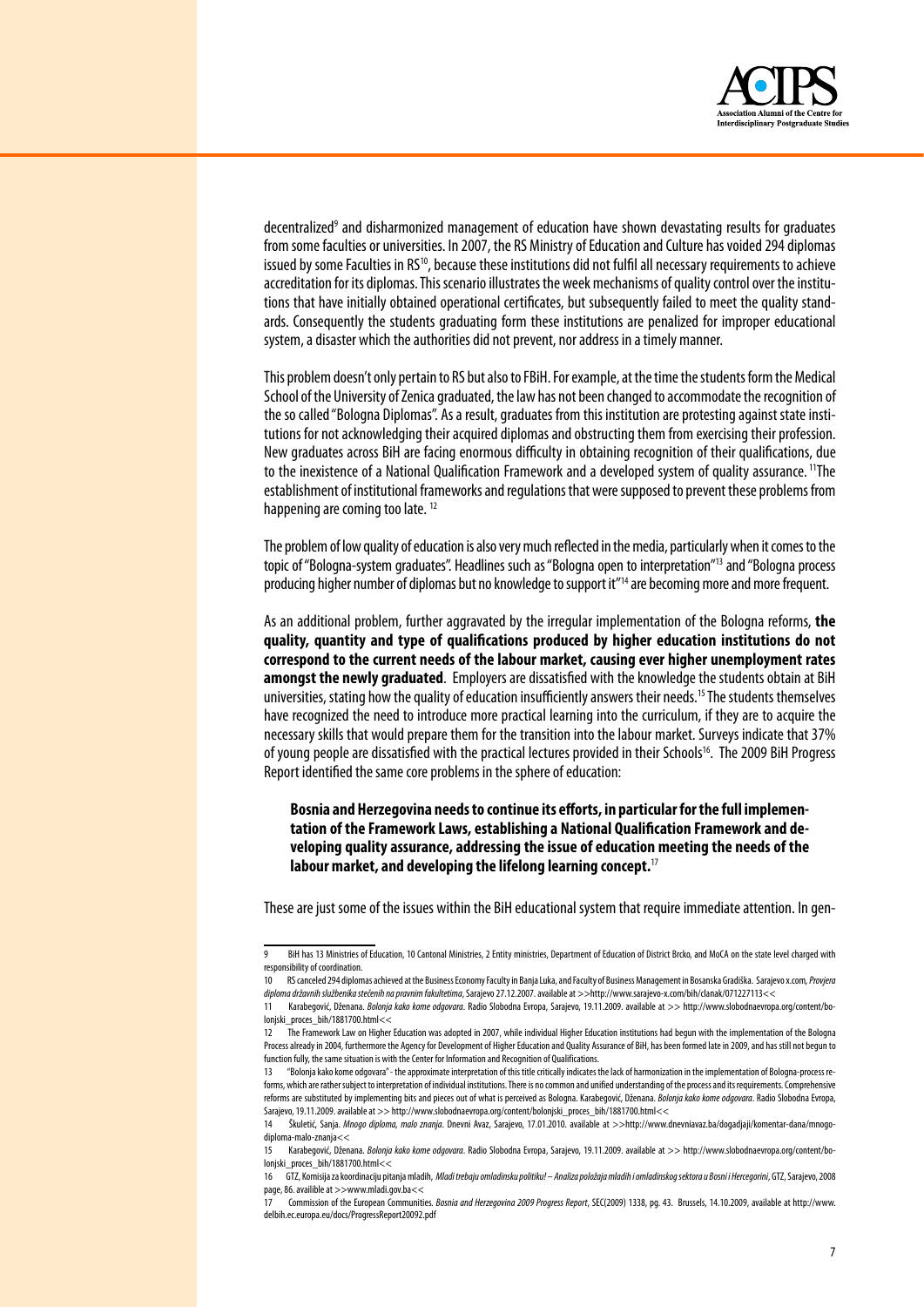

eral there are numerous other issues pertaining to youth and their position in the society, their passivity in organizing, the problems pertaining to the opportunities to travel due to the visa regime, etc. All of these problems have to be adequately addressed through establishment of appropriate policies and programmes. which unavoidably has financial implications. The opportunity to accesses CP has been provided, what awaits is a good strategy and prep-work on how to utilize these funds to the greatest benefit of its users. Therefore, this assessment will examine in more depth two Community Programmes that aim the financial resources towards the development of Education and Youth.

# 1.3 Significance of the Community Programme Framework for BiH Educational Reform: Focus on LLP and YiA

In the context of numerous difficulties jeopardizing the status of higher education in BiH and the position of youth as such, there is a dire need to mobilize all sources available towards concrete activities helping remedy the current situation. Some of the aforementioned Community Programmes provide financial resources for specific frameworks contributing to the enhancement of the presently fractured and disharmonized educational system. These focus on improving the quality of education so that it meets the needs of individual as well as those of the society, through complementing the needs of the labor market and enhancing the position of the youth in the society.

Within the programmes currently open to BiH, the specific programmes contributing to these aims are the Lifelong Learning (LLP) and Youth in Action (YiA) Programs, whose main objectives are the enhancement and the improvement of education in Europe, seeking to support the Lisbon Strategic goals: "[to] foster interchange, co-operation and mobility between education and training institutions and systems within the EU so that they may become a world quality reference."<sup>18</sup> Aiming to address and modernize education and training systems in the participating countries, to European added value directly to individual citizens participating in its mobility and other co-operation actions.<sup>19</sup>

If universities are to become more attractive locally and globally, profound curricular revision is required – not just to ensure the highest level of academic content, but also to respond to the changing needs of labour markets. The integration of graduates into professional life and hence into society, is a major social responsibility of higher education.<sup>20</sup>

The Life Long Learning programme is offering diverse instruments to support the improvement of the institutions and human resources that are providing educational services: support the establishment of academic cross border cooperation programmes aiming to exchange good practices, as well as establish common curriculum, but also support the Bologna Process aims -create unified recognizable educational systems thought Europe, answering the questions of diploma recognition, single grading systems (the European Credit Transfer System (ECTS), common quality assurance rules, etc. (see Table 1 for LLP programme details).

<sup>18</sup> Decision No. 1720/2006/EC Of the European Parliament and of the Council of 15 November 2006 – establishing an action programme in the field of lifelong learning. 0J. L 327/45, 24.11.2006

<sup>19</sup> European Commission Communication - Mobilising the brainpower of Europe: enabling universities to make their full contribution to the Lisbon Strategy, COM(2005) 152, Brussels, 20.4.2005, available at: http://eur-lex.europa.eu/LexUriServ/LexUriServ.do?uri=COM:2005:0152:FIN:EN:PDF

<sup>20</sup> European Commission Communication - Mobilising the brainpower of Europe: enabling universities to make their full contribution to the Lisbon Strategy , COM(2005) 152, Brussels, 20.4.2005, available at: http://eur-lex.europa.eu/LexUriServ/LexUriServ.do?uri=COM:2005:0152:FIN:EN:PDF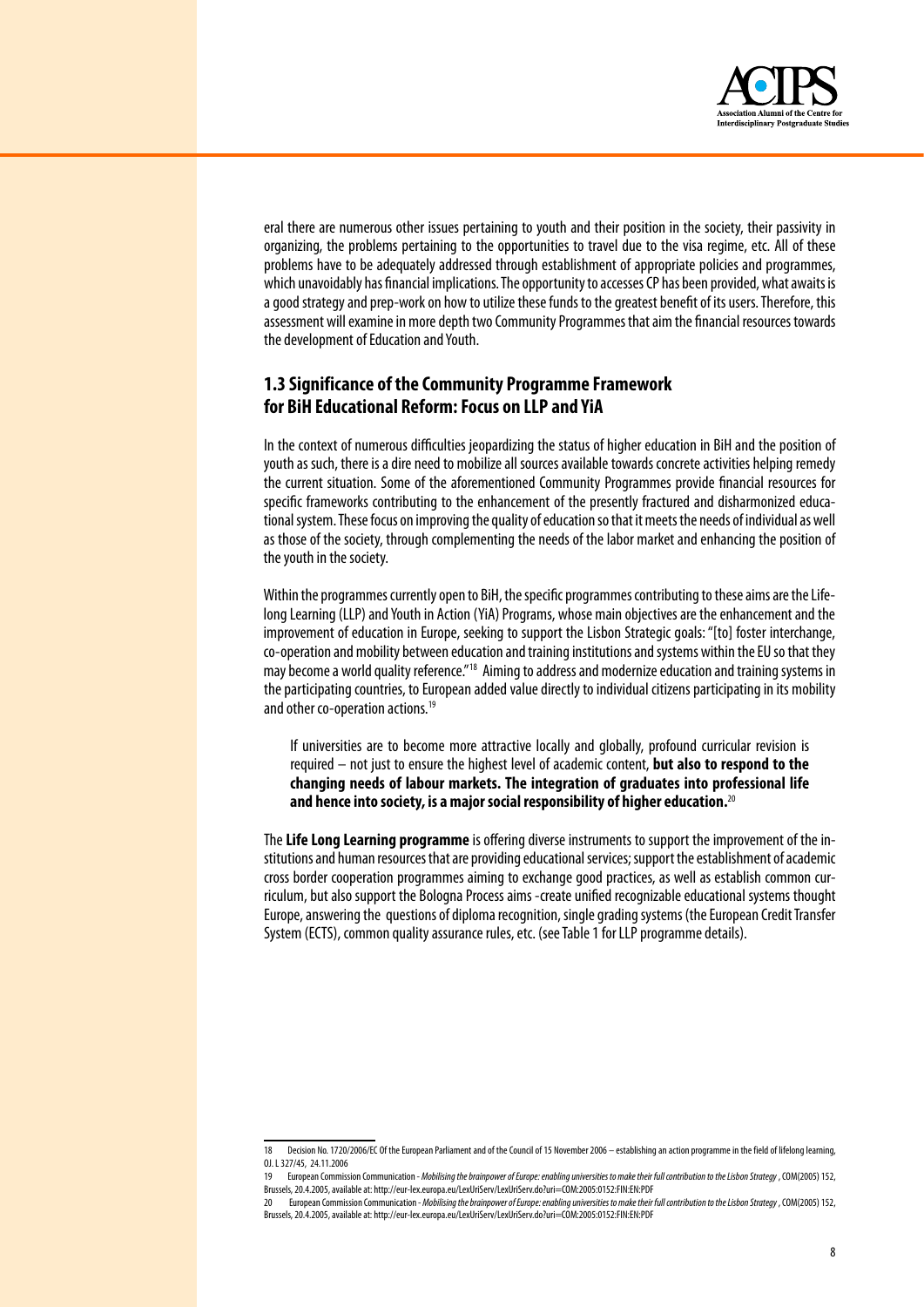

#### **Table 1. Lifelong Learning Programme**

| Integrated Programme for Lifelong Learning (LLP)                                                                                                                 |                                                                    |                                                                                        |                                    |  |  |
|------------------------------------------------------------------------------------------------------------------------------------------------------------------|--------------------------------------------------------------------|----------------------------------------------------------------------------------------|------------------------------------|--|--|
| <b>Comenius</b><br>Pre-school and school education                                                                                                               | <b>Erasmus</b><br>Higher Education and<br><b>Advanced Training</b> | Leonardo da Vinci<br>Initial and continuing vocational<br>education and training (VET) | Gruntvia<br><b>Adult Education</b> |  |  |
| <b>Transversal Programmes</b><br>4 kay activities: Policy Development, Language learning, Information and Communication Technology (ICT), Dissemination          |                                                                    |                                                                                        |                                    |  |  |
| <b>Jean Monnet Programme</b><br>3 key activities: Jean Monnet Action, Operational Grants for European institutions; Operational Grants for European Associations |                                                                    |                                                                                        |                                    |  |  |

Source: *Portal on EU Funding*<sup>21</sup> ■ Accessible to BiH ■ Inaccessible to BiH

The LLP programme is a valuable instrument that can be effectively used to resolve numerous education issues BiH is currently facing. Particularly, the Erasmus programme, which is a sub-programme of LLP, focuses on the Higher education. Its actions target the improvement of the quality of education through financial support for the institutions in establishing cross-border cooperation between universities for development of new academic programmes with it encouraging the multilateral projects, furthermore supporting the human resources development, particularly the university teaching staff, through opportunities for teaching abroad as well as receiving training abroad. Additionally Erasmus also focuses on the needs of the labour market by targeting the cooperation between academic institutions and enterprises (labour market actors) to teach abroad and participate in university cooperation projects, through it enhancing the link between the labour market and education. Other valuable actions directly aim to provide students with the opportunities to study abroad, as well as achieve training abroad and develop their linguistic skills. Therefore, the potential of Erasmus alone, sub-programme of LLP, provides are significant opportunities for Bosnian Universities and students.

The particular aim of the Youth in Action Programme is enhancing the cross border cooperation of youth, which particularly relies on mobility of young people as well as their direct engagement in project development and implementation. It focuses on contributing to individual development through informal learning The YiA Programme includes priorities such as learning for life through the volunteer activities that young students ages 18-30 can engage in, and through it develop new skills; improve their personal, educational and professional development, under the European Voluntary Service action. Additional actions under this programmes are Youth for Europe, encouraging young people to become active EU citizens; Youth in the World, aiming at exchange among young people and organizations in light of creating partnerships; Youth Support System, supporting improvement of youth workers and organizations activity quality, and finally supporting youth policy cooperation through facilitation of dialogue between young people and policy makers at the level of EU. (See Table 2 for illustration of all 5 YiA Actions and sub-actions).

<sup>21</sup> Portalon EU Funding,*2007-2013.eu,* accessedon 14.01.2010. availableat: http://www.2007-2013.eu/by\_scope\_lifelong.php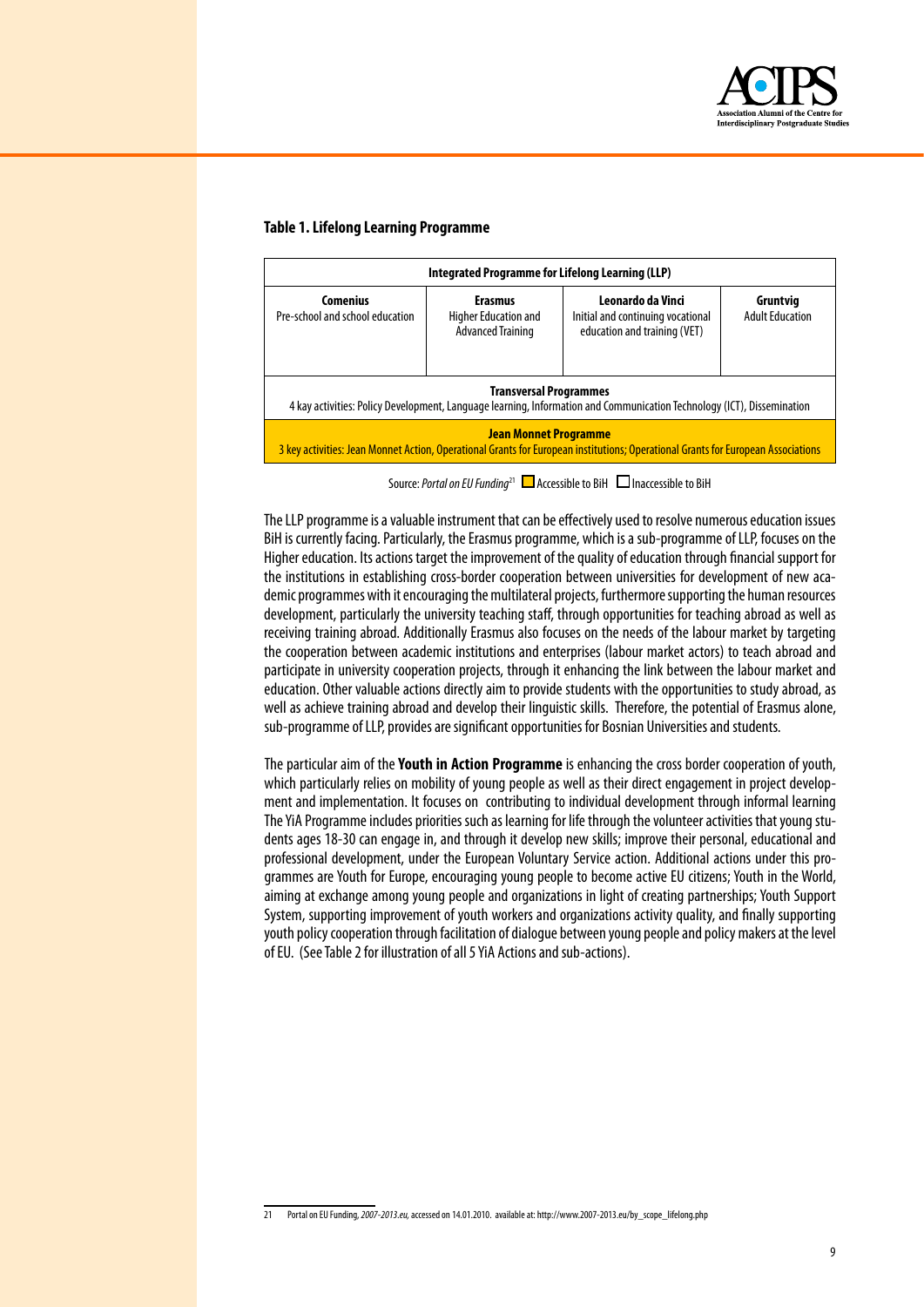

#### **Table 2. The Youth in Action Programme**

| <b>Youth in Action</b>                                                       |                                                                                                                                                        |                                                             |  |  |
|------------------------------------------------------------------------------|--------------------------------------------------------------------------------------------------------------------------------------------------------|-------------------------------------------------------------|--|--|
| <b>Action 1</b> - Youth for<br><b>Europe</b>                                 | Encourages young people's active citizenship, participation and creativity<br>through youth exchanges, youth initiatives and youth democracy projects. |                                                             |  |  |
| <b>Action 2 - European</b>                                                   | Helps young people to develop their                                                                                                                    | <b>Learning for life!</b>                                   |  |  |
| <b>Voluntary Service</b>                                                     | sense of solidarity by participating, either<br>individually or in group, in non-profit,                                                               | <b>Co-operation and friendships</b>                         |  |  |
|                                                                              | unpaid voluntary activities abroad.                                                                                                                    | <b>Accreditation</b>                                        |  |  |
| <b>Action 3 - Youth</b>                                                      | Promotes partnerships and exchanges                                                                                                                    | <b>Co-operation with EU neighbors</b>                       |  |  |
| in the World                                                                 | among young people and youth<br>organizations across the world.                                                                                        | Co-operation with other Part-<br>ner Countries of the world |  |  |
| <b>Action 4 - Youth</b><br><b>Support Systems</b>                            | Includes various measures to support youth workers and youth organizations<br>and improve the quality of their activities.                             |                                                             |  |  |
| <b>Action 5</b> - Support for<br>European Co-operation<br>in the Youth field | Supports youth policy co-operation at European level, in particular by<br>facilitating dialogue between young people and policy makers.                |                                                             |  |  |

Source: *Portal on EU Funding* **Accessible to BiH** Partially Accessible for BiH **Inaccessible to BiH** 

The aims of the Youth in Action Programme, providing opportunities for informal education and cooperation of Youth in Europe, are complementary to those of LLP. This is why these two programmes are usually placed together under one umbrella agency on the national level, which is responsible for coordination and implementation of the projects awarded via LLP and YiA.

In addition to contributing to positive national development trends in the sphere of education, the significance of these two programmes mirrors itself in the Lisbon Strategy, whose core aim is to make the EU "the most dynamic and competitive knowledge-based economy in the world, capable of sustainable economic growth with more and better jobs and greater social cohesion, and respect for the environment, by 2010"<sup>22</sup>. Education plays a significant role in the achievement of these goals, implying that the enhancement of the quality of education, its modernization, and in particular, further development of lifelong learning schemes accessible to all citizens needs to be a core focus of future development activities, if we are to keep up with global and regional trends. Young people are the future of the society and, recognizing this fact, these programmes are in particular aimed to improve their position in the society as well as to invest in the development of future human resources. As such, these programs provide funding opportunities for activities that BiH is bound to undertake if it is to enhance the quality of its educational system and comply with the requirements implied by the European Area of Higher Education (EAHE).

With opening the access to the Community programmes to the countries in the process of European Integration, the EU seeks to support the process of the candidate and potential candidate counties, aiming to establish proper legal and institutional framework necessary to assume the responsibilities and develop capacities for the accession into the European Union viatheprovision of technical support. It is furthermoreimportant tostress thataccession totheCP with high entrance fees should be wisely estimated as well as the capacity to fully utilize the funding. A country may negotiate to access only one sub-programme, which is of the greatest interest to the country, thus reducing the cost of the entrance fee for the whole programme, while at the same time making the strategic decision to participate.<sup>23</sup> This is why it is necessary for BiH in the long run to develop its capacities to utilize the available funds efficiently.

<sup>22</sup> European Union Parliament, Lisbon European Council 23 and 24 March Presidency Conclusion, available at: http://www.europarl.europa.eu/summits/lis1\_en.htm 23 Jadranka Mihic, ACIPS Round table "Establishment of the Decentralized Implementation System for the EU Funds: Monitoring of the progress and recommendations for thefuturesteps" Pannel II *"Accession of BiH to other EU Funds: focus on Lifelong Learning and Youth in Action Programme",* Sarajevo,27.01.2010..,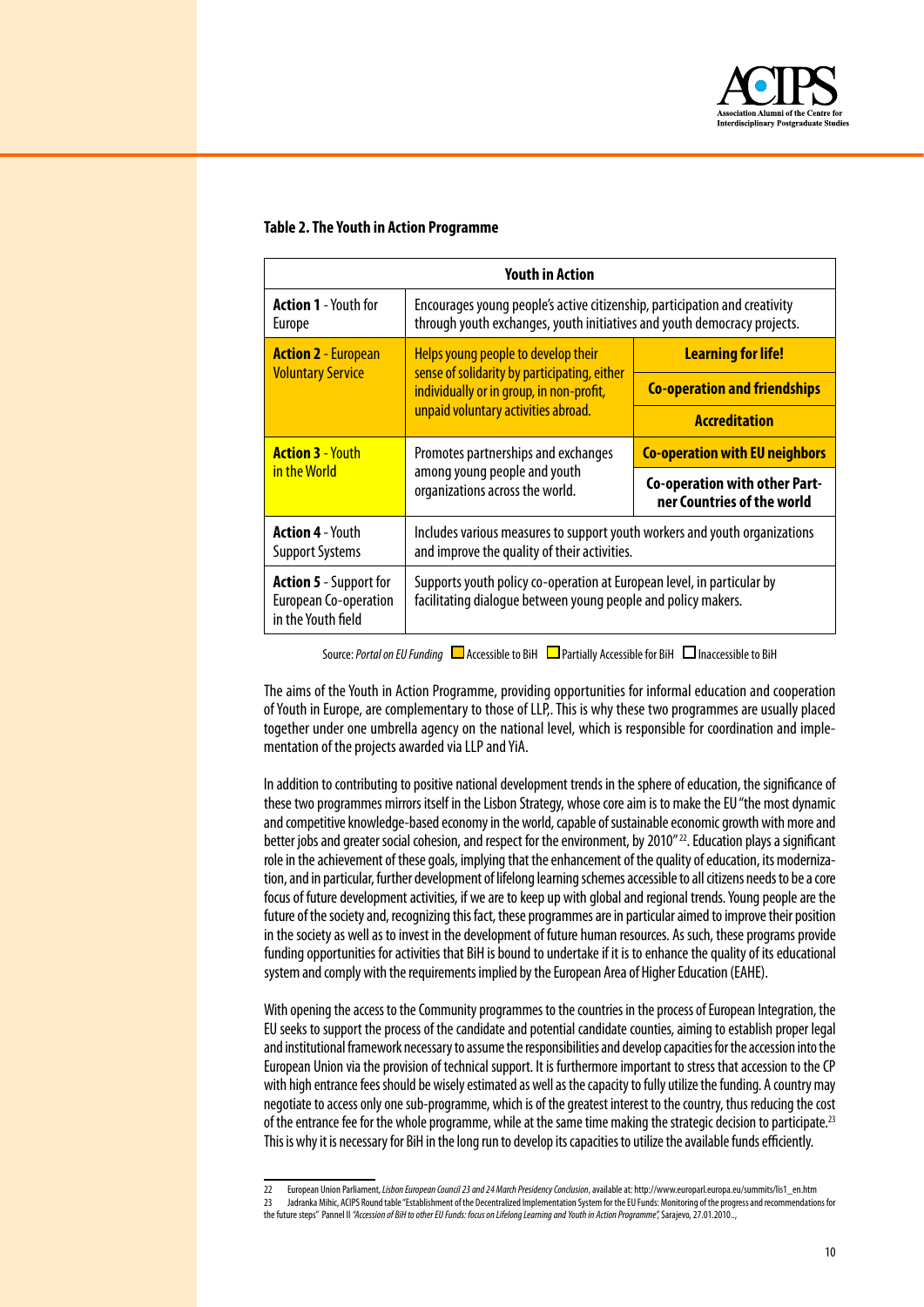

# 2. BIH ROAD MAP FOR LLP AND YIA

The BiH Education Strategy for 2008-2013 clearly states that: The integration of BiH's education system into the European Area of Higher Education (EAHE) implies, as one of its strategic goals, the development of capacities for absorption of EU financial assistance from the Community programmes<sup>24</sup>. Several steps in this direction have already been made in regards to BiH's accession to the Lifelong Learning and Youth in Action programmes. In 2008, the Council of Ministers has adopted a Roadmap and Action Plan for BiH to accede to these Programmes by 2013<sup>25</sup>. In light of this, the roadmap illustrates obligatory steps and phases that BiH has to undergo prior to the signing of the MoU with the EU on full participation in these Programmes. The country's progress in the implementation of these requirements will be discussed next.

# 2.1 Challenges in Establishing Competencies

The Road Map and Action Plan for accessing the LLP and YiA programmes, devises the "order of moves" that need to be taken in preparation for this, rather than a concrete timeframe (see Table 3)<sup>26</sup>. As such, it sets out the benefits that BiH gains through the participation in these community programmes, and furthermore defines the competent institutions in charge of the implementation of activities in this regard. The Road Map provides activities and quidelines to the following competent authorities: the Ministry of Civil Affairs (MoCA), Directorate for European Integration (DEI), Ministry of Finance and Treasury (MoFT) and the Council of Ministers (CoM).

The most important bodies in charge of coordinating the roadmap implementation are the MoCA and DEI. MoCA is the state level institutions recognized by the Directorate General of the European Commission for Education and Culture (DG EAC) as the competent authority for negotiations on all matters related to Education. As such, it has played a crucial role in the process of accessing education-related programmes so far. The Road Map was adopted upon MoCA initiative, with this institution having drafted and prepared the document itself. However, one problematic area remains the fact that the CoM has to this point not given the MoCA the political mandate for negotiations with the EC, and as such the MoCA is not fully authorized to carry the process of negotiations.27

# 2.2 BiH Progress towards LLP and YiA by 2010

The CoM adopted the Road Map and the Action Plan for BiH to access the LLP and YiA Community Programmes by 2013 in 2008<sup>28</sup>. However at the time of this research, there was no significant progress identified since its adoption.

At the time of preparation of the Road Map and Action Plan, a situational analysis was conducted, which identifies the advantages that BiH already possesses which demonstrate its preparedness to access these two Programmes. The current advantages discussed in the Road Map focus on the existence of a demand for these programmes in BiH, as, much like we discussed before, they answer the country needs and strategic goals within this sector. They also cover the significant interest of EU member states to work with partners from BiH, the great interest on the local and regional level to participate in these two programmes, the existence of already developed international contacts with partners from EU countries, and the general context of moving forward in the process of EU integrations, etc. <sup>29</sup> It is also notable that the **Road Map recognizes the sig-**

 $24$ Vijece Ministara BiH, Strateške pravce razvoja obrazovanja u Bosni I Hercegovini sa planom implementiranja 2008.-2015., BiH 2008, available at: >> http://www.mcp. qov.ba/zakoni\_akti/strategije/Archive.aspx?template\_id=19&pageIndex=1<<

<sup>25</sup> Vijeće ministara Bosne i Hercegovine, Mapa puta I plan altivnosti za uključivanje BiH u EU programe za Cjeloživotno učenje I Mladi u akciji (do 2013. godine), BiH 2008. availible at: >>http://www.mcp.gov.ba/o\_nama\_org\_jedinice\_?id=28<<

Vladimir Pandurević, Delegation of the EC to BiH Task Manager, 20.01.2010. Interview. 26

 $27$ The extent of this problem came to light when attempting to contact MoCA for an interview on this topic. The MoCA sector for Education declined participation in the interview, stating how the institution cannot offer insight into BiH's progress in accessing the LLP and YiA, nor any other EU integration process, as it does not have the mandate to decide over these maters (Esma Hadzdagic, Assistant Minister of MoCA Education Sector, E-mail Correspondence 20.01.2010). The problem of lack of clarity in assigning jurisdiction results in a situation where one of the key actors in this reform process is unable to take over full responsibility in working towards the implementation of necessary Roadmap activities, ensuring successful end-results of the process.

<sup>28</sup> Mapa puta i Plan aktivnosti za uključivanje BiH u EU Programe za Cjeloživotno učenje i Mladi u Akciji (do 2013. godine). Službeni glasnik BiH broj 15/6. July 2008.  $29$ Ibid Pq.7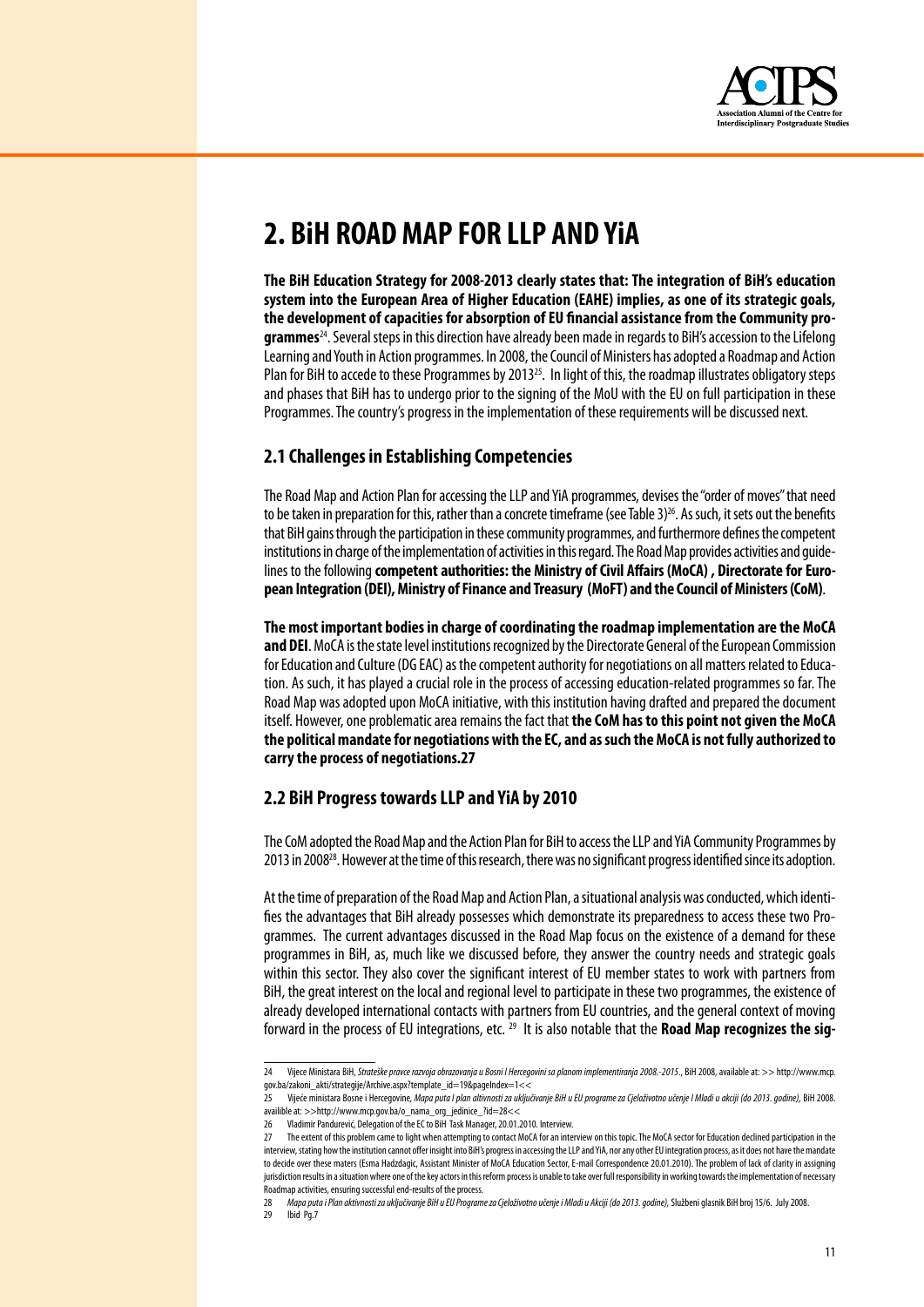

**nificance of the structural advantages that these programmes offer to the countries in transition, such as timely familiarization with the legislation, regulation and overall functioning of the EU on legal, financial and institutional level, which will provide preparation for complete integration into the EU**30. However, the Road Map **fails to provide a detailed assessment of the legislative and institutional requirements that BiH needs to fulfil in order to participate in the programmes**, other than stating with which EU legislation BiH has to comply, which can be extracted from the Action Plan for the implementation of the Road Map. **A detailed assessment of currently available capacities of the key institutions relevant to this process should be conducted in such a way as to enable the Road Map to provide more precise and clear guidelines for each particular sector regarding their role, responsibility and requirements that need to be fulfilled. In addition to that, domestic legislation needs to be reviewed juxtaposed to the** Acquis Communautaire **and provide a comprehensive analysis on legislation, related to the Community Programmes, that remains to be harmonized**. Therefore, the Road Map should illustrate into more detail stepps ahead of BiH and its institutions for becoming a full member to LLP and YiA. The following segment illustrates one of the most significant institutional requirement, which however has to go hand in hand with legislative harmonization etc.

### **2.3 Required National Institutional Structure**

The Action Plan indicates the requirement for establishing an **independent National Agency.**<sup>31</sup> National agencies "are structures set up at national level for the coordinated management of the implementation of the Community Programmes at Member State level. **They play a key role in the management of the decentralized parts of the programme, where they are responsible for the evaluation, selection and management of projects"32.** The Community Programmes are further subdivided by sub-programmes/actions, can be implemented centrally, i.e. the European Commissions respective Directorate General oversees and manages the process, or through decentralized method, which transfers the obligations form the European Commission to therespective national institution i.e. the National Agency.

Article 6 of the Decision Establishing the LLP33, enumerates the tasks of the Member States (same conditions apply to the candidate countries and countries of Western Balkans)<sup>34</sup> requiring certain conditions to be met in order to ensure the efficient running of the Programme at the national level. All of these conditions are related to the **establishment of an appropriate structure for the coordinated management of the implementation of the LLP actions at national level**, which is accomplished by the **independent national agency.** The Agencyisin chargeofsecuring **adequate staff, appropriate infrastructure, ensure mechanisms to avoid conflict of interest and apply financial and management rules laid down at the Community level**. Additionally, the agency must **offer financial guaranties by a public authority**. Furthermore, the state has to ensure audit and financial overseeing of the national agencies, and prior to its work provide the Commission with the necessary assurance as to the existence, relevance and proper operation of the national agency, all of which have to be in place to assume all responsibilities in managing the EU funds. In addition to the requirements enumerated, the first condition, set in the general guidelines for the implementation of the Communities Budget, requires **additional screening of whether the country has fulfilled the legislative framework related to the implementation of the EU budget and its principles**. Verysimilar requirements havebeen stressed in the EP & CoE decision establishing the Youth in Action Programme. With some variations, **the budgetary principles remain the same in all EU Programmes.**<sup>35</sup> The structural requirements described above are a time-consuming process. To take a close regional example, the establishment of the National Agency has shown to last approximately 3 years in Croatia. <sup>36</sup> This is another reason why **BiH needs to think about necessary steps and institutional structure for the implementation of these community programmes early on.**

<sup>30</sup> Ibidpg.5.

<sup>31</sup> Ibid. pg. 15<br>32 Furonean Co

European Commission, The Lifelong Learning Programme 2007-2013 – Glossary, accessed on 06.01.2010 available at: http://ec.europa.eu/education/programmes/llp/ guide/glossary\_en.html

<sup>33</sup> Decision No 1720/2006/EC of the European Parliament and of the Council of 15 November 2006 establsing an action programme in the field of lifelong learning, OJ L327/45. 34 Ibid. Article 7.

<sup>35</sup> Decision No 1719/2006/EC of the European Parliament and of the Council of 15 November 2006 establishing the 'Youth in Action' programme for the period 2007 to 2013. OJ L327/30.

<sup>36</sup> Agencijaza mobilnost IprogrameEuropskeunije. *Godišnje izvješče o radu Agencije Za mobilnost I pograme Europske unije za 2008. godinu,*Zagreb, Januar2009.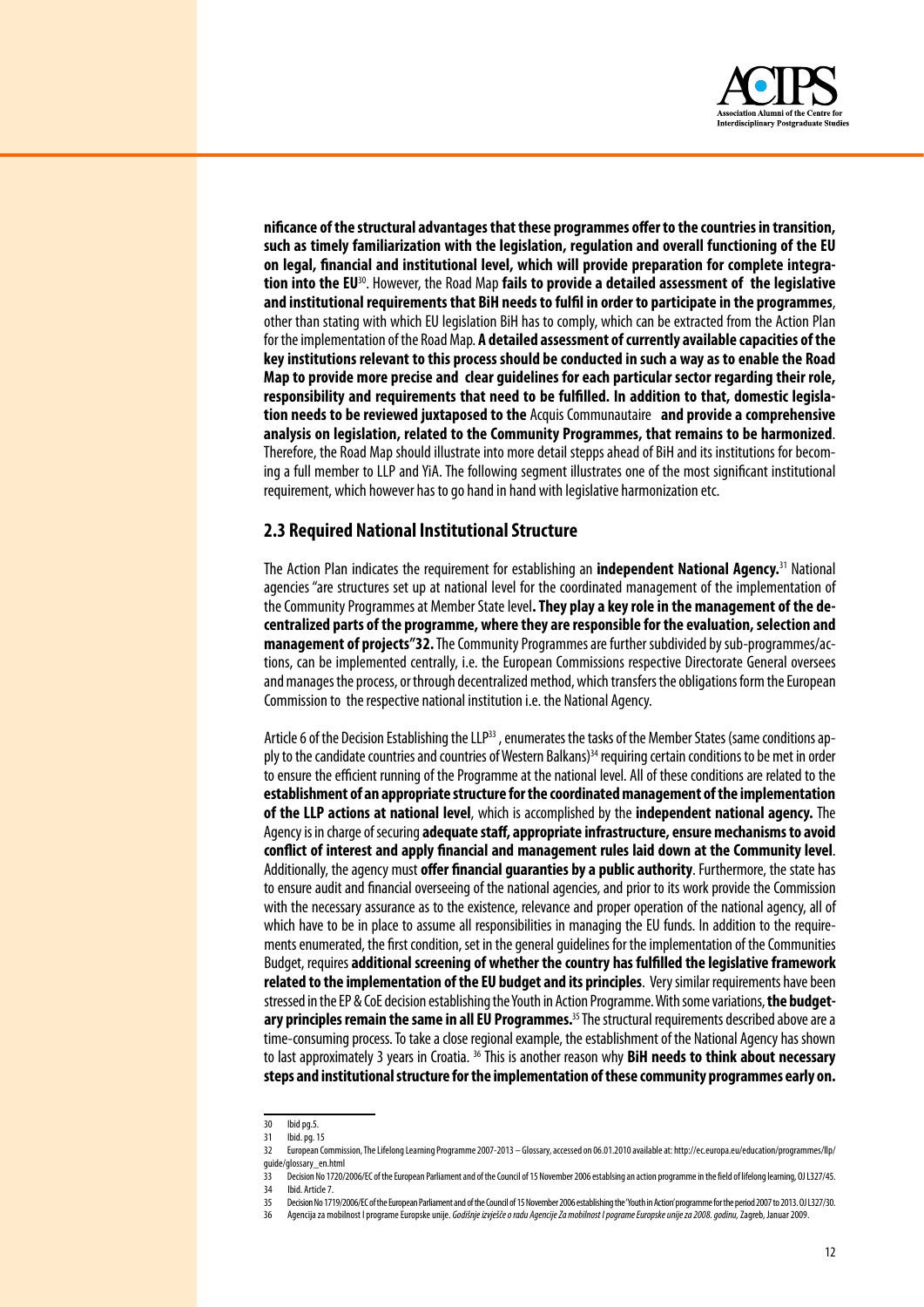

As stated above, despite substantial similarities, the YiA programme differs in some of its requirements, and it was evaluated that BiH should start preparations in this field. Specifically, significant efforts have been made to establish a Youth Agency<sup>37</sup> tasked, amongst other things, with the management of the YiA Programme. Financial resources have been planned for its establishment within the IPA 2009. However, the process encountered political disagreements between different government levels<sup>38</sup>, as a result, the attempt failed, and the funding planned has been put on hold.<sup>39</sup> However, the Road Map itself does not call for the establishment of a separate Agency for YiA, but rather that both the YiA and LLP, Programmes be administered through one Agency. As such, the envisaged management under the Youth Agency would have been a step away from the Road Map.

Regional experiences also show that the majority of the countries in the region have established one single Agency governing both the LLP and YiA programmes. Former Yugoslav Republic Macedonia and Croatia for example, although still in the preparatory measure phase, have one Agency<sup>40</sup> for both Programmes. These Agencies are currently coordinating the open LLP and YiA components. They will later assume the responsibility over whole Programmes, once their respective countries fully join. Slovenia, on the other hand, has established two Agencies, one for each Programme respectively. However, Slovenia has participated in the Community Programmes since the beginning<sup>41</sup> and under different conditions, as it was already a member state when these programmes have become operational. Taking into consideration the already overburdened BiH public administration, it seems advisable to govern the programmes under one single Agency, avoiding overlap of responsibilities and reducing the cost of the establishment of additional administrative structures.

Given the differences in approaches and the different level of advancement of countries in the region in implementing the requirements for joining community programmes, a thorough review of regional experiences needs to be taken into consideration as well as to establish close links and communication channels between the institutions that are undergoing or have completed the procedure and process related to the Community Programmes . Particularly so, because BiH is currently not in direct line of communication with the Directorate General EAC on accession into LLP and YiA Programmes. Given that BiH is generally running far behind in the EU integration process, the DG EAC expressed limited capacity to commit time to BiH in terms of providing directives, stating how they will return their attention to the country at a latter stage<sup>42</sup>, without precisely indicating what stage that should be. Presumably, this implies the necessity for the country to demonstrate steps forward in way of pending European reforms prior to putting Community **Programmes back on the priority agenda.** Some of the on-going EC criticism is directed towards overall BiH administrative capacity, or problems connected with the slowing down process of implementation of the public administration reform, as well as barriers in the establishment of a Decentralized implementation System (DIS) for the management of European funds.<sup>43</sup> The decentralized management of EU funding provides an important indicator of BiH's capacity to assume responsibilities of a member state. Furthermore, as some of the Community Programmes, or their sub-actions, are of decentralized nature, implying the need for the country (via a specialized National Agency) to take over management and implementation responsibilities from the European Commission. This discussion makes clear the interconnection between these

 $37$ The establishment of a Youth Agency has been a recommendation of the European Commission Delegation to BiH.

 $38$ The major argument against it was the objection to the transfer of jurisdiction to the state level, turning a technical EU requirement into a political issue.

<sup>39</sup> Jan Zlatan KUlenovic, Direktor Omladinske informativne agencije, ACIPS Round table "Establishment of the Decentralized Implementation System for the EU Funds: Monitoring of the progress and recommendations for the future steps" Pannel II "Accession of BiH to other EU Funds: focus on Lifelong Learning and Youth in Action Programme", Sarajevo27.01.2010.., Vladimir Pandurević, Delegation of the EC to BiH Task Manager, 20.01.2010. Interview.

For FYRM it is the Nacionalna Agencija za evropski obrazovni program i mobilnost, available at: http://na.org.mk/index.php/pochetna.html, for Croatia it is the Agency for Mobility and European Union Programmes, available at: www.mobilnost.hr

<sup>41</sup> Which means that Slovenia did not have to go thought the negotiation procedure for each Community Programme seperately, as it was already EU member, which gives it the right to participate fully in all Community Programmes. However it still had to establish the National Agency and receive accreditation for its functioning, in order to secure proper management of the funds coming form the Communities budget.

Upon having taken the initial steps in the preparation of BiH for the LLP and YiA, the MoCA assumed its responsibility to start the communication with the European Commission on preparatory procedures to join these two programmes. Following the necessary steps that needed to be taken, the first one is that the competent authority, in the case of BiH this is the MoCA, has to express its interest for participation through a written notice to the DG EAC, the competent Directorate General for the LLP and YiA Programmes. The letter indicating the interest has been sent early in 2009 from MoCA to DGEAC. The response, or the reaction to the initial request was that BiH is still not ready to assume the preparatory procedures for access to these programmes, as this processes has to go hand in hand with the process of decentralization, the harmonization of legislative regulations particularity those pertaining to finances, and further more BiH must indicate a greater degree EU integrations preparedness, which it does not at the time. Therefore at this point, in regards to BiH accessing the LLP and YiA, nothing is to be done. Jadranka Mihić Delegation of the European Commission Task Manager, Interview. January 2009, Vladimir Pandurevic, Delegation of the European Commission to BiH, Task Manager, Interview 20.1.2010

Jadranka Mihić Delegation of the European Commission Task Manager, Interview. January 2009, Vladimir Pandurevic, Delegation of the European Commission to BiH, Task Manager, Interview 20.1.2010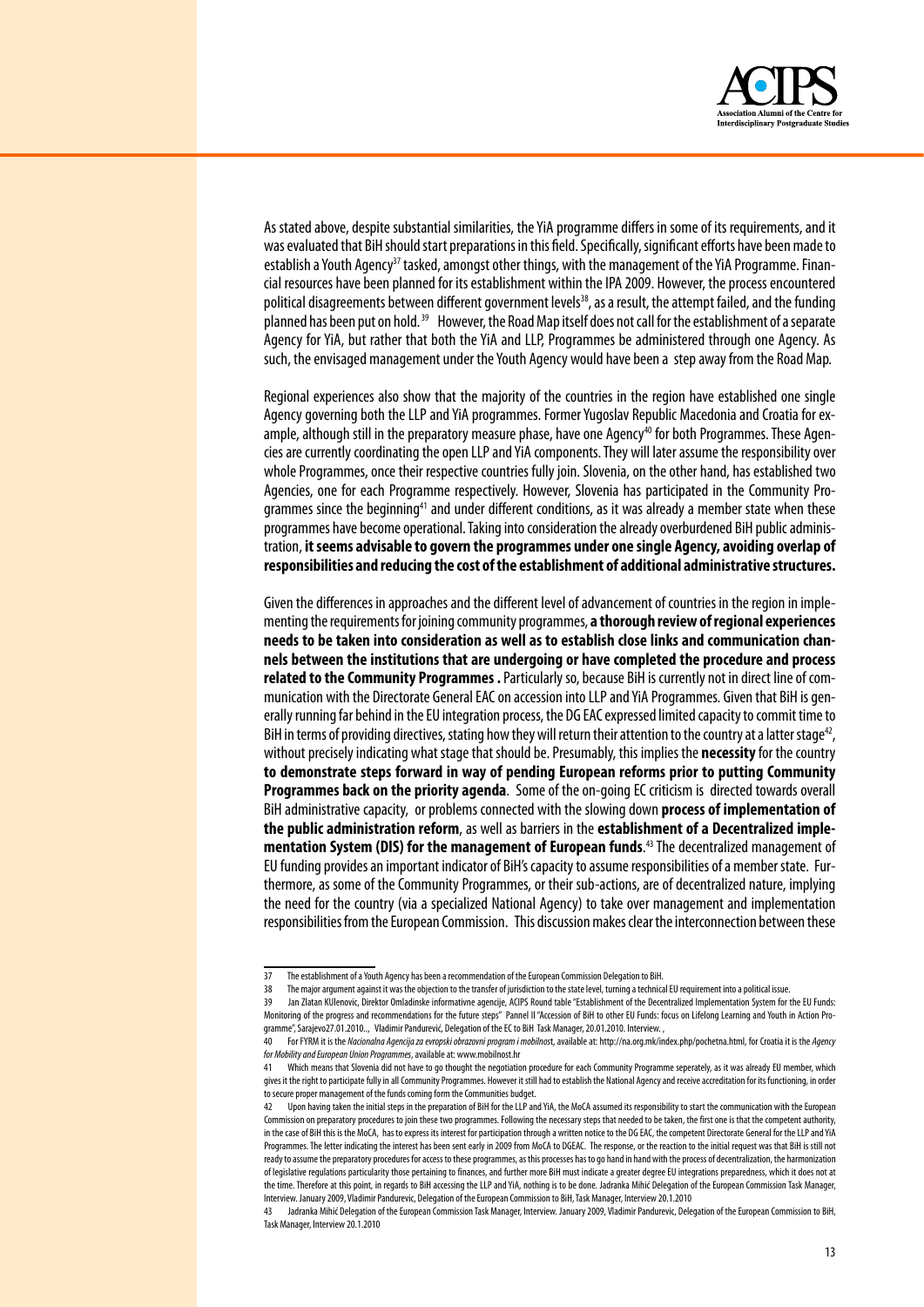

reformprocesses.**Though BiH is not a current priority of DG EAC, an early start of the implementation of CP structures44 should be a priority for the country. Much like the implementation of the DIS structures, the implementation of structures and internal capacities for the management of these programmes are core preparatory steps for successfully participating in these programmes once opportunity for application presents itself, as well as for EU membership as such**. As summed up in Table 3, very few formal steps towards joining the programmes have been accomplished thus far.

### **Table 3. Implementation of the Road Map and Action Plan for Inclusion of BiH in the EU Programmes Lifelong Learning and Youth in Action (by 2013)**

| Plan of Activities for the Implementation of the Road Map and<br>Action Plan for Inclusion of BiH in the EU Programmes Lifelong<br><b>Learning and Youth in Action (by 2013)</b>                                 | <b>Status (February 2010)</b>                                                                                                                                                                                                                                                                                                                                                                                                                                           |  |  |
|------------------------------------------------------------------------------------------------------------------------------------------------------------------------------------------------------------------|-------------------------------------------------------------------------------------------------------------------------------------------------------------------------------------------------------------------------------------------------------------------------------------------------------------------------------------------------------------------------------------------------------------------------------------------------------------------------|--|--|
| Signing of the Framework Agreement for BiH participation in the<br><b>Community Programmes</b>                                                                                                                   | Accomplished                                                                                                                                                                                                                                                                                                                                                                                                                                                            |  |  |
|                                                                                                                                                                                                                  | Agreement signed, ratified and entered into force on<br>January 8, 2007.                                                                                                                                                                                                                                                                                                                                                                                                |  |  |
| Roles of key state institutions clearly defined. (MoCA, DEI, MoFT,<br>CoM, BiH Ministers in BiH)                                                                                                                 | Partially accomplished<br>Key institutions have been identified and their roles<br>generally defined. Further specification on and guidelines<br>on their particular tasks need to be assessed.                                                                                                                                                                                                                                                                         |  |  |
| Capacity building of state institutions and forming of the team<br>responsible for negotiations with the European Commission and<br>the DG EAC (envisioned for no later than the first quarter of 2008)          | Not accomplished                                                                                                                                                                                                                                                                                                                                                                                                                                                        |  |  |
| Assessment and revision of BiH legislature, in what pertains to:<br>1.<br>Visas                                                                                                                                  | Not accomplished                                                                                                                                                                                                                                                                                                                                                                                                                                                        |  |  |
| $\overline{2}$ .<br>Value Added Tax (VAT)<br>3.<br><b>Finances</b><br>Residence permit<br>4.<br><b>General financial flows</b><br>5.<br>6.<br><b>Taxes</b><br>Public procurement in accordance with EC law<br>7. | The visa issue may be possibly resolved in 2010. BiH has<br>been presented with the road map for the liberalization of<br>the visa regime specifying the obligations that need to be<br>fulfilled in order to gain visa free travel in the Schengen<br>area. Up to date BiH has not fulfilled all the tasks, thus the<br>citizens of BiH have to obtain Visas for any travel abroad,<br>which is a costly, time consuming, and uncertain process<br>for the applicants. |  |  |
| Establishment of independent national (state) agency (for LLP and<br>YiA) in accordance with the EC regulation on national agencies.                                                                             | Not accomplished (Efforts to establish the Youth Agency<br>failed)                                                                                                                                                                                                                                                                                                                                                                                                      |  |  |
| Share of financial warranties secured by the government.                                                                                                                                                         | Not accomplished                                                                                                                                                                                                                                                                                                                                                                                                                                                        |  |  |
| Signing of the MoU for participation in LLP and YiA (separately)                                                                                                                                                 | Not accomplished                                                                                                                                                                                                                                                                                                                                                                                                                                                        |  |  |
| Payment of the entrance fee                                                                                                                                                                                      | Not accomplished                                                                                                                                                                                                                                                                                                                                                                                                                                                        |  |  |
| Securing the financial funds for the entrance fee.                                                                                                                                                               | Not accomplished                                                                                                                                                                                                                                                                                                                                                                                                                                                        |  |  |
| Securing the existence of corresponding state fund for the co-<br>financing of the successful beneficiaries.                                                                                                     | Not accomplished                                                                                                                                                                                                                                                                                                                                                                                                                                                        |  |  |
| Stating of tender procedures for project proposals.                                                                                                                                                              | Not accomplished                                                                                                                                                                                                                                                                                                                                                                                                                                                        |  |  |

Source: Road Map and Action Plan for Inclusion of BiH in the EU Programmes Lifelong Learning and Youth in Action (by 2013)<sup>45</sup>

<sup>44</sup> Especially given extensive time full implementation requires, if judging from other countries' experiences.

<sup>45</sup> *Mapa puta i Plan aktivnosti za uključivanje BiH u EU Programe za Cjeloživotno učenje i Mladi u Akciji (do 2013. godine),*Službeniglasnik BiH broj15/6. July2008.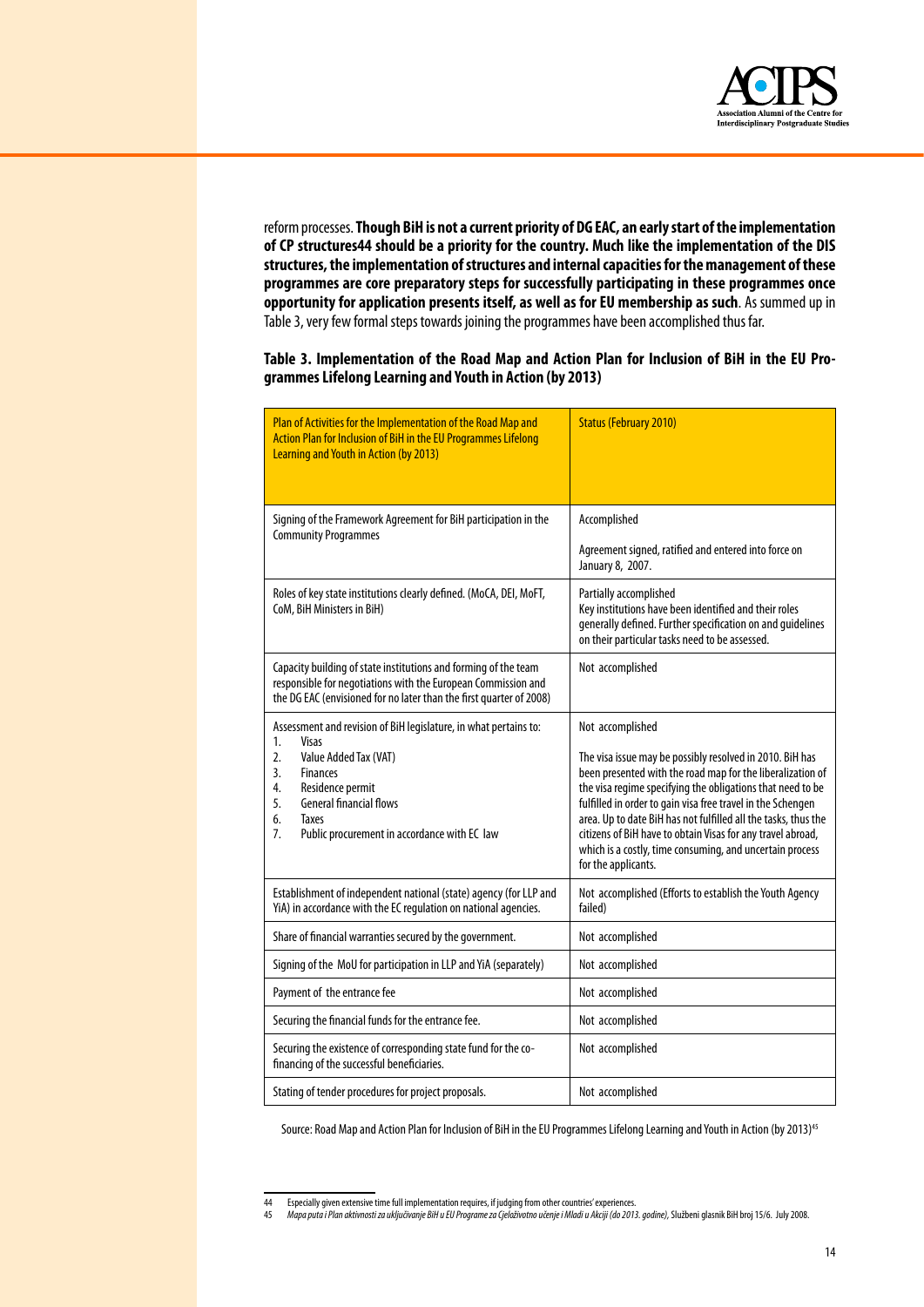

# 3. MAKING FULL USE OF EXISTING OPPORTUNITIES: **NEXT STEPS AND FUTURE CHALLENGES**

The generally negative picture when it comes to moving forward in accessing the community programmes calls for further analysis of steps BiH needs to take in order to plan its timely entrance into the programmes. This also includes the securing of financial means to cover the programme entrance fee. In order for BiH to have the financial means secured once it is technically prepared to apply for the Programmes, the planning needs to take place in parallel to the MoU signing process, and requires a good coordination between MoCA and DEI. This is particularly so if the entrance fee is to be financed from the IPA funds, as was the case for the FP7 Community Programme. IPA allows for a country to use the funds for accessing the Community Programmes if it is defined as the beneficiary's national strategic goal.

Moving towards accessing the Community Programmes requires a detailed capacity and risk assessment, including both the analysis institutional capacities as well as of the capacities of potential beneficiaries for absorption/ implementation of programmes in question. In the latter case, some conclusions can be reached through analyzing the beneficiaries' current engagement in absorption of other EU funding accessible in this domain. This analysis is an imperative for good planning and capability assessment and will be examined in the following sub-chapter.

Another reason a very careful assessment is necessary is the fact that the moment BiH fully integrates in the LLP, it will also be disqualified from accessing other EU education funding, more precisely the Tempus fund<sup>46</sup>, which has been of great importance so far in the educational reform. Rather than being competition-based, Tempus provides secure national funding on a country-by-country basis. Therefore, provided BiH fulfils the complex application requirements, its projects are more or less 'quaranteed' funding within the amount designated for the country for a given period. . As such, Tempus currently presents a more suitable type of funding for BiH's current state of development. However, once BiH joins the European Union, as is its aim, it will have to be ready to compete for project funding with other member states, which is why an early capacity-building in accessing Community Program funding is a necessity. BiH present readiness can in part be assessed through looking at its current activities when it comes to absorption of EU funding for education activities presently accessible. This will be the focus of the final two components.

# 3.1 BiH's Performance in Currently Accessible EU Funds Related to Education

#### **Tempus and Erasmus Mundus**

From the general statistical overview, it is visible that Serbia, Former Yugoslav Republic of Macedonia and Croatia are the most active countries in the region when it comes to participation in both Erasmus Mundus (EM) and Tempus programmes (see the Tables 4&5 and Image 1&2 below for an overall picture of participation). The number of applications and successful placements of projects is indicative of the countries' overall awareness and capacities to take part in these projects. Tempus is also providing funding for Joint Projects based on the establishment of Joint Programmes<sup>47</sup> and the Structural Measures<sup>48</sup>, both project types are focused to address partner country needs and aid them in convergence with the EU developments in the HE field, whit it aiming to have impact in higher education at institutional or system level. "Tempus also contributes to preparing the pre-accession countries of the Western Balkans for their participation in the EU's Lifelong Learning Programme.<sup>49"</sup>In the period 1996-2009, since BiH started participating in Tempus it has participated in projects with the cumulative value of 27 million Euros<sup>50</sup>, however it is estimated that the full potential of these Programmes has not been used.

<sup>46</sup> Tempus is an important external EU policy instrument. Therefore, once BiH integrates into the LLP, which is an instrument of internal EU policy framework, it stops being subject of external policies.

<sup>&</sup>quot;Joint Projects are based on multilateral partnerships between higher education institutions in the EU and the partner countries. They can develop, modernize and disseminate new curricula, teaching methods or materials, boost a quality assurance culture, and modernize the management and governance of higher education institutions." EC DG EAC, Tempus: Modernization of Higher Education in Countries Surrounding the EU, available at: >> http://ec.europa.eu/education/external-relation-programmes/doc70\_en.htm <<

<sup>48</sup> "Structural Measures contribute to the development and reform of higher education institutions and systems in partner countries, to enhance their quality and relevance, and increase their convergence with EU developments." EC DG EAC, Tempus: Modernization of Higher Education in Countries Surrounding the EU, available at: >> http://ec.europa.eu/education/external-relation-programmes/doc70\_en.htm <<

EC Education, Audiovisual & Culture Executive Agency, About Tempus IV (2007-2013), available at: >> http://eacea.ec.europa.eu/tempus/programme/about\_tempus\_en.php<<  $50$ National Tempus Office Bosnia and Herzegovina, Tempus in Bosnia and Herzegovina. available ate: >>: http://www.tempusbih.com/index.php?option=com\_content &view=article&id=63&Itemid=106 <<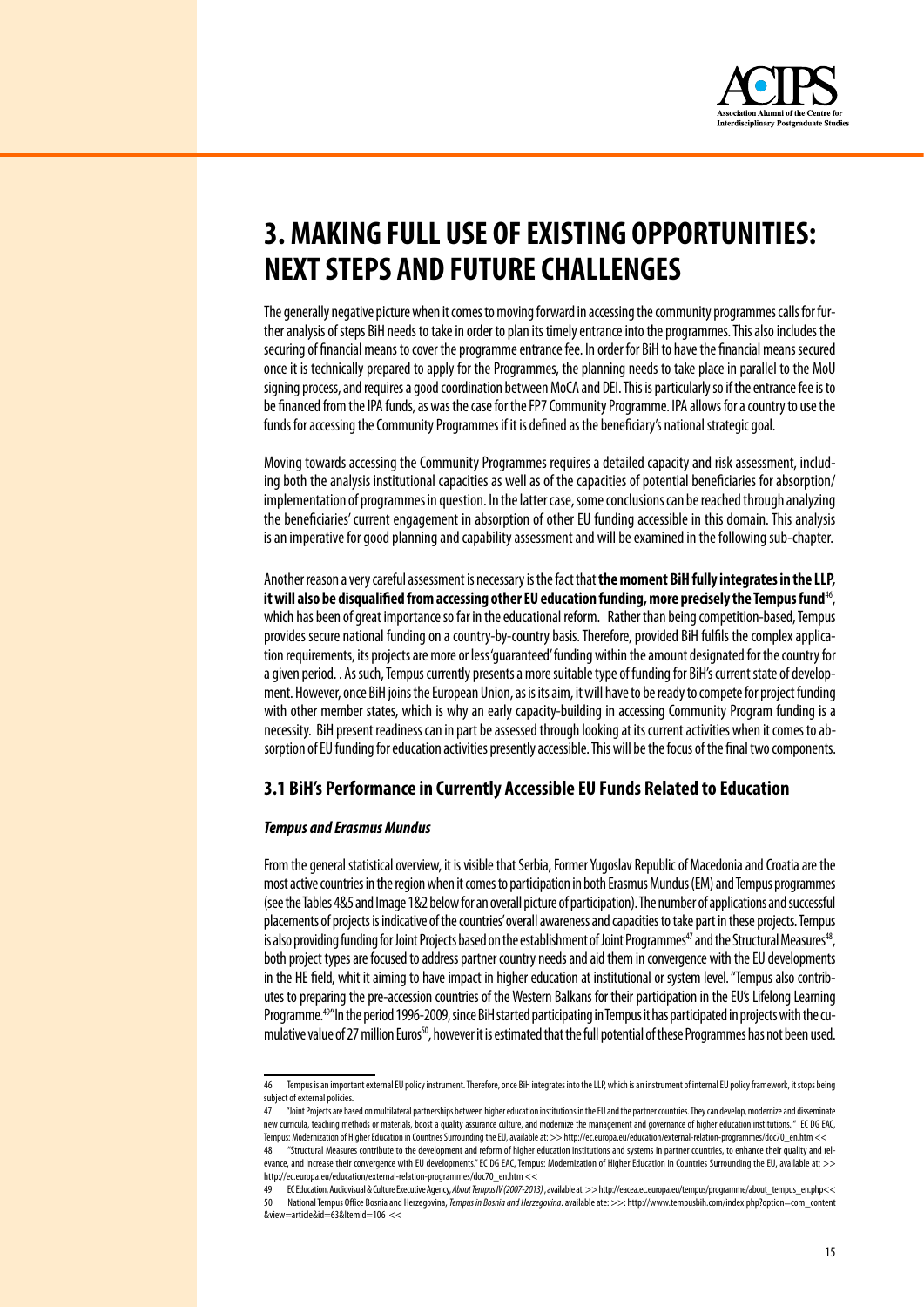

" $[...]$ BiH is currently a beneficiary of the Programmes that do not require specific admissions  $[...]$ , experiences from these programmes vary, but unfortunately we as a country,  $[...]$ have a very low level of participation and we are, literally, continuously receiving critiques form Brussels, that the participation of our students is very, very low in these programmes."<sup>51</sup>

| Accepted projects - Tempus IV - 2008, Breakdown by partner country, region and type of project |                          |                                         |                                     |                                         |                 |
|------------------------------------------------------------------------------------------------|--------------------------|-----------------------------------------|-------------------------------------|-----------------------------------------|-----------------|
| Country                                                                                        | Joint Projects (JP) (1)  |                                         | <b>Structural Measures (SM) (1)</b> | <b>Total</b>                            |                 |
|                                                                                                | <b>National projects</b> | <b>Multi Country</b><br><b>Projects</b> | <b>National</b><br>projects         | <b>Multi Country</b><br><b>Projects</b> |                 |
| <b>Albania</b>                                                                                 | n                        |                                         | 0                                   | 0                                       | 7               |
| <b>Bosnia and</b><br><b>Herzegovina</b>                                                        | $\mathbf{0}$             | $\overline{6}$                          | $\mathbf{0}$                        | 3                                       | 9               |
| Croatia                                                                                        | 0                        | 8                                       | $\mathbf{0}$                        |                                         | 9               |
| <b>FYRM</b>                                                                                    |                          | 11                                      |                                     | 3                                       | 16              |
| Kosovo                                                                                         | N                        | 4                                       |                                     |                                         | $6\phantom{1}6$ |
| Montenegro                                                                                     | 0                        | 4                                       | <sup>0</sup>                        | 3                                       | 7               |
| Serbia                                                                                         | 3                        | 12                                      |                                     |                                         | 17              |

### **Table 4. Overview of BiH participation in Tempus (2008)**

Source: European Commission/Executive agency, Education, Audiovisual and Culture<sup>52</sup>

#### **Table 5. Overview of BiH participation in Tempus by projects (2009)**

| Breakdown of (latest) applications by country of the applicant and by type of projects Second call for proposals<br><b>Tempus IV 2009 (number of applications)</b> |                            |                         |                                       |                                   |                                              |              |
|--------------------------------------------------------------------------------------------------------------------------------------------------------------------|----------------------------|-------------------------|---------------------------------------|-----------------------------------|----------------------------------------------|--------------|
|                                                                                                                                                                    | JP<br>curricular<br>reform | JP governance<br>reform | JP higher<br>education and<br>society | <b>SM</b><br>governance<br>reform | <b>SM</b> higher<br>education<br>and society | <b>Total</b> |
| <b>Albania</b>                                                                                                                                                     |                            |                         |                                       |                                   |                                              | 1            |
| <b>BiH</b>                                                                                                                                                         | $\overline{2}$             |                         | $\overline{2}$                        |                                   |                                              | 5            |
| Croatia                                                                                                                                                            | 9                          | 4                       | 3                                     |                                   | 3                                            | 20           |
| <b>FYRM</b>                                                                                                                                                        | 6                          | 3                       |                                       |                                   |                                              | 10           |
| Kosovo                                                                                                                                                             |                            |                         | 2                                     |                                   |                                              | 3            |
| Montenegro                                                                                                                                                         | 5                          |                         |                                       |                                   |                                              | 5            |
| Serbia                                                                                                                                                             | 8                          | 2                       | 12                                    | 3                                 |                                              | 25           |

Source: European Commission/Executive Agency, Education, Audiovisual and Culture<sup>53</sup>

<sup>51</sup> Jadranka Mihic, Delegation of the European Commission to BiH Task Manager, ACIPS Round table "Establishment of the Decentralized Implementation System for the EU Funds: Monitoring of the progress and recommendations for the future steps" Pannel II"Accession of BiH to other EU Funds: focus on Lifelong Learning and Youth in Action Programme", Sarajevo27.01.2010. 52 European Commission/Executiveagency,Education, AudiovisualandCulture, *Accepted projects - Tempus IV – 2008, Breakdown of projects by partner country, region and type of project,* lastaccess:03.02.2010,availableat:*http://eacea.ec.europa.eu/tempus/results\_compendia/documents/stats\_tempus\_4\_2008\_accepted\_a.pdf*

<sup>53</sup> Source: European Commission/Executive Agency, Education, Audiovisual and Culture, Breakdown of applications by country of the applicant and by type of projects (Tempus *IV - Second Call for proposals),* lastaccess:09.02.2010,avaibleat: http://eacea.ec.europa.eu/tempus/results\_compendia/documents/stats\_tempus\_4\_2008\_accepted\_a.pdf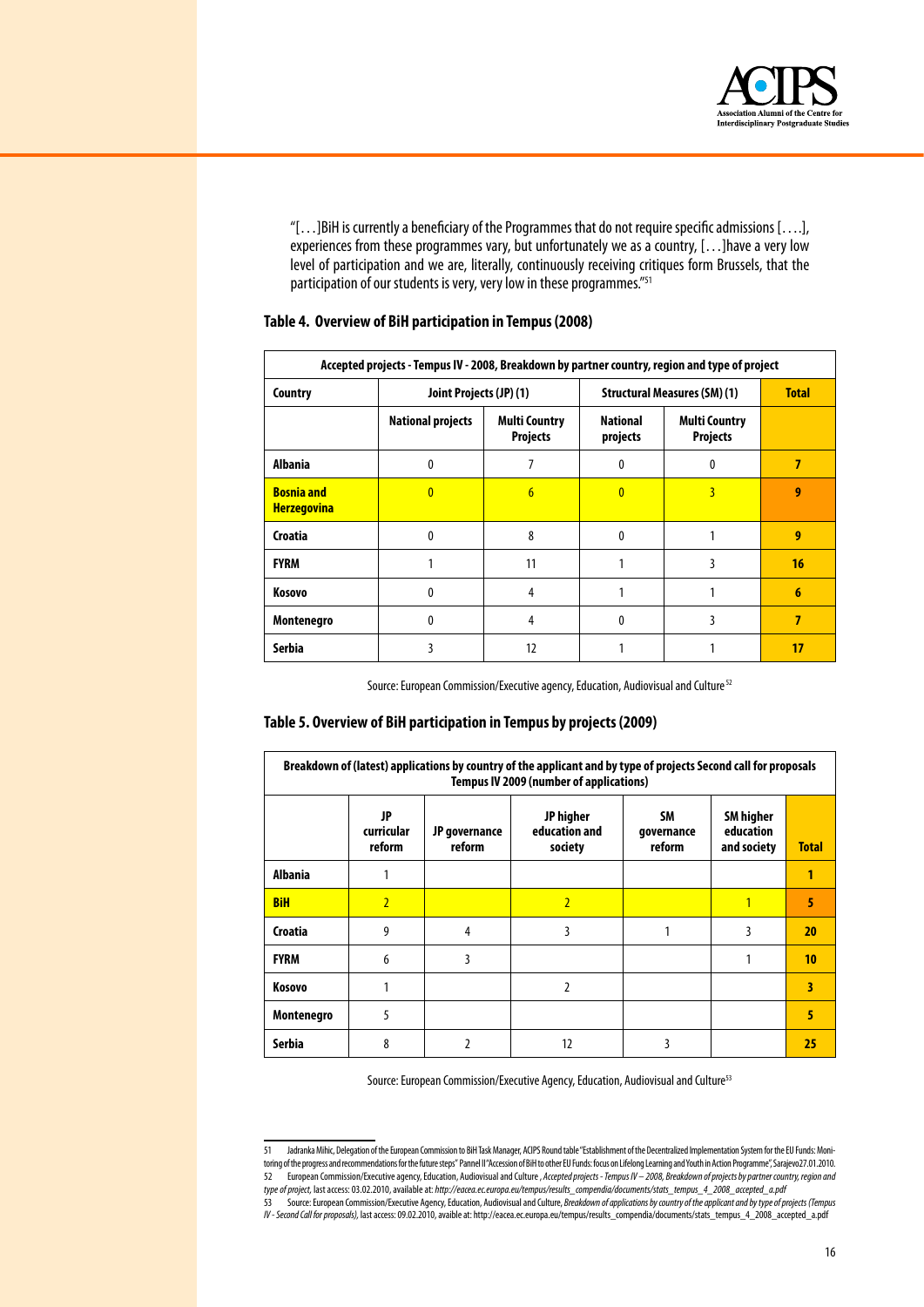

Similar case is with the EM Programme, which is aiming to increase student and academia mobility. While it is evaluated that EM has since its initiation ensured mobility of several hundred academic staff<sup>54</sup>, most of them coming form third countries, only 2 participants have been from BiH<sup>55</sup>. Similarly, out of 20 000 students, mainly form the third countries, that obtained EM Scholarships for studying abroad, only 25 came from BiH. BiH is also running behind in participation if we compare it to other countries in the region. 131 students from Serbia already benefited from EM although Serbia started participating in the programme one year later than BiH, in 2007<sup>56</sup>.

If we consider Image 2, illustrating the number of students from the WB countries having received scholarships through EM in 2010, as well as Image 1, illustrating the same data for the last scholarship period, we see the situation is almost identical. This illustrates the unchanged performance of countries examined - while some are performing well others, including BiH, are remaining behind. The new European Economic Strategy<sup>57</sup> envisions that 20% of graduating students in the European Area of Higher Education should have had a study or training period abroad, and therefore it is an imperative for BiH to immediately step up its participation in these projects and provide higher incentives for the students to travel abroad for academic and learning purposes.

Until recently, there was no national institution providing structured information about Erasmus Mundus opportunities in BiH. The National Tempus office has recently started the promotion of EM. The MoCA has also added a sub-site to their web that generally provides information about the opportunities to study abroad. However, the effectsof this activity are not visible yet. **Further assessment of the efforts currently carried out to promote the programme need to be made and further methods established in order to increase beneficiary participation and usage of this resource.**

<sup>54</sup> EC Directorate General for Education andCulture, *The EU contribution to the European Higher Education Area,* Luxemburg,Publications Office of the European Union, 2010. pg 12, availible at: >> http://ec.europa.eu/education/pub/pdf/higher/ehea\_en.pdf <<

European Commission/Executive Agency, Education, Audiovisual and Culture, "Annex IV: Erasmus Mundus and Western Balkans & Turkey Window students by nationality *and gender 2009/2010 (main, reserve list and non-selected list) alphabetic order of total applications*,""*Erasmus Mundus Students by Nationality and Gender from 2004-05 to 2008-09"* lastaccess:03.02.2010,avaibleat: http://eacea.ec.europa.eu/erasmus\_mundus/results\_compendia/statistics\_en.php

<sup>56</sup> It is important here to note, that Serbia was participating in Erasmus Mundus when Serbia and Montenegro were still one country, the data provided here is taking into consideration only those students that have participated since the dissolution of Serbia and Montenegro, whith the participation year starting in 2007. It is not clear how many students form Serbia or Montenegro alone have participated, but the cummulative number for both countries is significantly lower than compared to their participation since dissolution. 57 EC Directorate General for Education andCulture, TheEU contribution totheEuropean Higher Education Area, Luxemburg,Publications Officeof theEuropean Union, 2010, availible at: http://ec.europa.eu/education/pub/pdf/higher/ehea\_en.pdf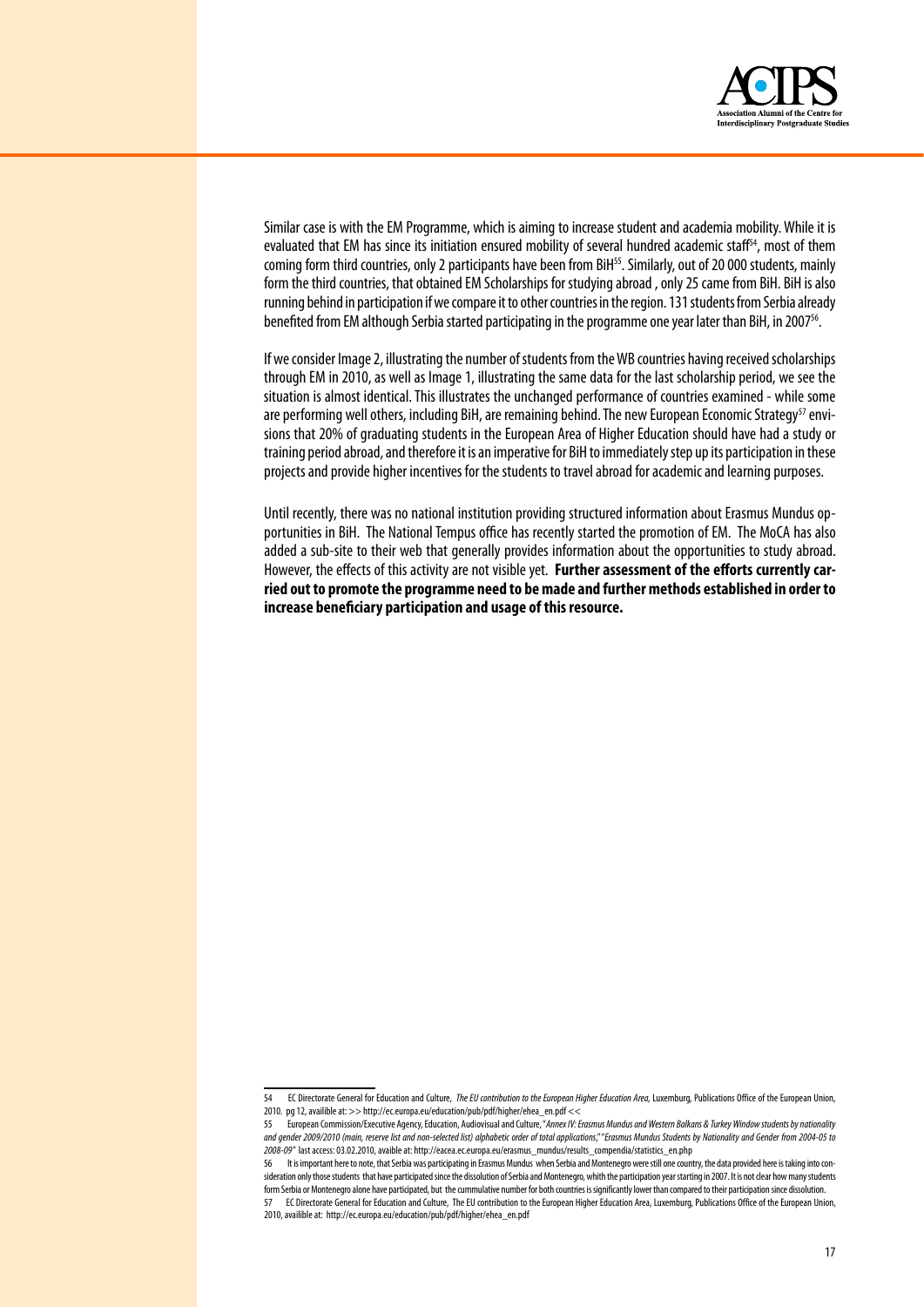

**Image 1. Overview of WB Countries Students Participation in EM 2009/2010**

**Western Balkans recieved student scholarships forthe year 2009/10**



Source: European Commission/Executive agency, Education, Audiovisual and Culture<sup>58</sup>

#### **Image 2. Overview of WB Countries Students Participation in EM through 2010**



**Western Balkans recieved students scholarships by 2010**

Source: European Commission/Executive agency, Education, Audiovisual and Culture<sup>59</sup>

# **FP7**

As a more positive example of, BiH is since 2009 fully participating in the Seventh Framework Programme (FP7), which is financing Scientific Research programs in 10 fields<sup>60</sup>. Within the FP7, as within other Community Programmes, amounts to be awarded are not predetermined on a country/project basis but are open to competition and therefore depend on the quality of the projects for which the funding is requested. Since entering

<sup>58</sup> European Commission/Executive agency, Education, Audiovisual and Culture, *Annex IV: Erasmus Mundus and Western Balkans & Turkey Window students by nationality* and gender 2009/2010 (main, reserve list and non-selected list) alphabetic order of total applications, last access: 09.02.2010, available at: http://eacea.ec.europa.eu/erasmus\_mundus/results\_compendia/documents/statistics/em20092010\_students2.pdf

<sup>59</sup> European Commission/Executiveagency,Education, AudiovisualandCulture,"*Annex IV: Erasmus Mundus and Western Balkans & Turkey Window students by nationality and gender 2009/2010 (main, reserve list and non-selected list) alphabetic order of total applications*,""*Erasmus Mundus Students by Nationality and Gender from 2004-05 to 2008-09"* lastaccess:03.02.2010,availableat: http://eacea.ec.europa.eu/erasmus\_mundus/results\_compendia/statistics\_en.php

<sup>60</sup> NationalContactPoint forEU FrameworkProgrammes in BiH, lastaccess:23.02.2010,availableat: http://www.ncp-fp.ba/en/cooperation.aspx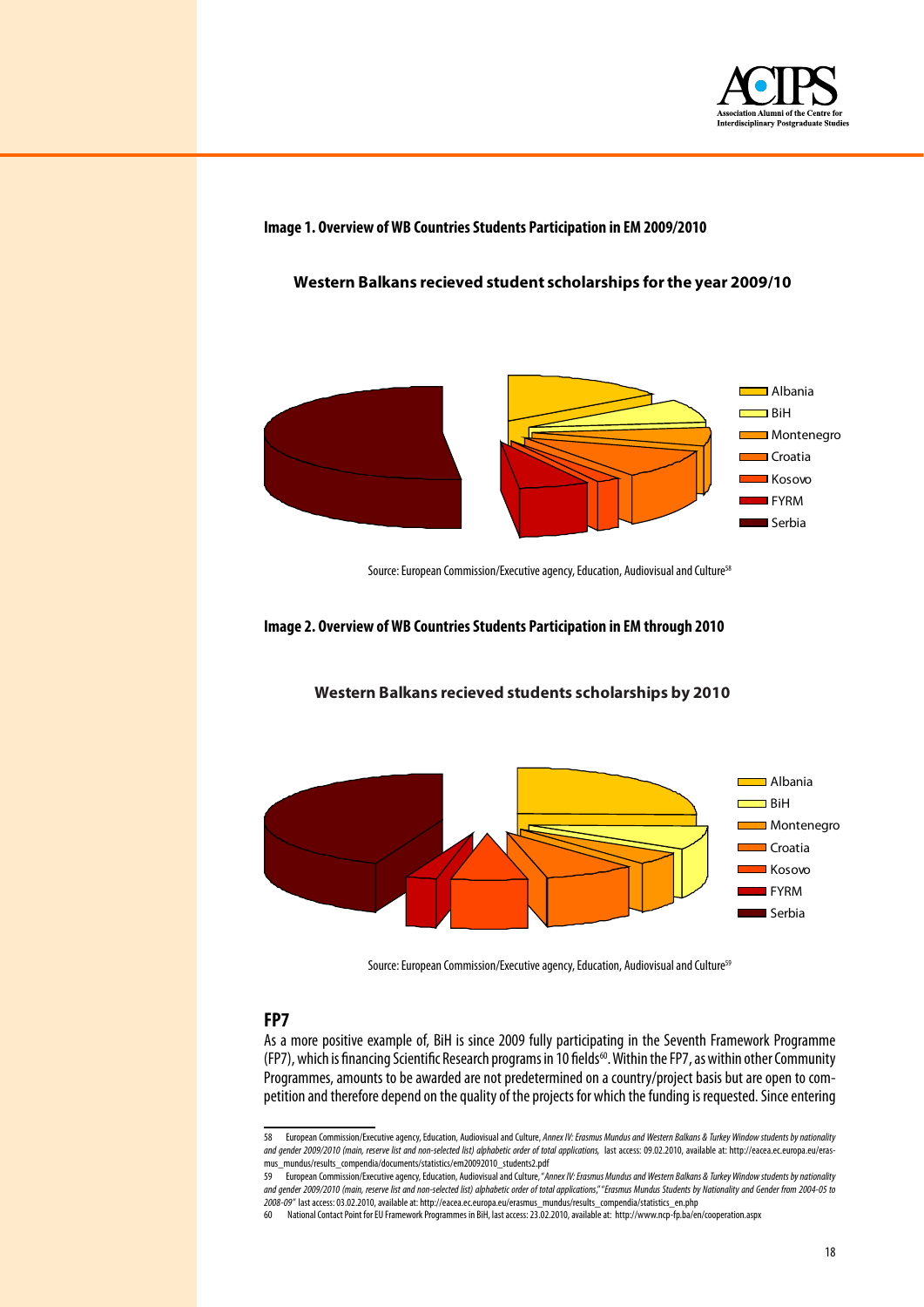

the FP7 Programme, BiH was awarded 4 Projects<sup>61</sup>, although not as coordinators but as partners within the projects. However BiH has also been active in the earlier Framework Programmes, the FP5 and FP6, and it is estimated that BiH has managed to draw ca. 2.7 Million Euros<sup>62</sup> through the former two Programmes. This demonstrates ability to develop its capacities to absorb funding via these programmes over time, having used the preceding framework programmes as preparation for full participation in FP7. This type of preparatory activities should be further utilized in the context of joining the other community programmes in the sphere of education. Specifically, the opportunities provided via the Tempus and Erasmus Mundus programmes, predecessors of sorts to the LLP and YiA, need to be fully utilized, thus helping build project cycle and management capacities necessary to take the next step in implementation of EU education funding.

One aspect easing BiH participation in the FP7 is the fact that this programme is centralized, the funds being managed by the European Commission. This will not be the case for LLP and YiA programmes, nor is it the case for the majority of EU funding. BiH's present performance in utilizing the instruments for Education that are currently open to it shows still lacking capacities. This needs to be amended if BiH is to build a positive image when it comes to its overall preparedness for tackling the complexities of the EU integration process.

# **3.2 Usage of BiH's Current Opportunities for Participating in the LLP and YiA Components**

Under the current situation, with no MoU signed, BiH has no full access to the LLP and YiA programmes. However, as discussed earlier, there are certain components of the Programme that are open to non-EU non-participant countries and therefore, BiH present experience in using these should be taken into account. The following segment examines BiH's participation within the the Jean Monet Component of the LLP and the and Actions 2 and 3.1 of the YiA programme.

# **LLP: The Jean Monet Component**

The Jean Monet activity within the Lifelong Learning Programme, the only component open to non participating countries, is an initiative established in 1990, and it is intended for all non-EU countries aiming to enhance education on European integration. It achieves that through different activities, such as giving out monetary awards to institutions with prominent professors on EU related teaching and research, and funding the continuation of his/her teaching and research; through providing funding for the establishment of new teaching modules - courses specifically designed to deal with European Integrations in diverse fields of studies, etc. The beneficiaries of this programme are academic institutions and full-time professors.

Thus far, BiH educational institutions do not demonstrate recognition of the opportunity this programme provides. While BiH has never applied for an award via this programme<sup>63</sup>, Croatia has been awarded 3 projects in 2008 alone, amounting to 110 250 Euros in financial assistance<sup>64</sup>. Croatia's National Agency is playing an important role in providing information and assistance for Croatian beneficiaries'on opportunities to absorb funds that are currently open to Croatia.

Despite a declarative desire to move closer to the EU coming from all social spheres, **BiH universities are at this time still very much behind when it comes to specialized courses teaching about EU integrations**. Even when some exist on the curriculum, they are elective courses, which often results in them not being held, as they don't always manage to fulfil the student quota necessary to be economically efficient<sup>65</sup>.

<sup>61</sup> According to the data base available on the official National Contact Point for EU Framework Programmes in BiH web, BiH was awarded 4 projects. However, it is questionable how recent the information is, as most of the experts in this field judge that BiH's performance is very satisfactory. Last accessed 19.02.2010, available at: http:// www.ncp-fp.ba/en/activities.html#

<sup>62</sup> Amar Mirašdžija, MoCA Sector forScienceandCulture, Interview Febuary4.2010.

<sup>63</sup> Jadranka Mihic, Delegation of the European Commission, Task Manager, Interviewed in August 2009

<sup>64</sup> EC Audiovisual, Education & Culture Executive Agency - Selection Results, *LLP – Jean Monet Programme Key Activity 1, Selection 2008,* available at:>> http://eacea. ec.europa.eu/llp/ajm/documents/ajm2007.pdf <<

<sup>65</sup> This conclusion was based on several interviews conducted in August of 2009, focusing on an overview of the current programmes/curriculums specifically devoted to European Integrations including:Prof. ValerijaŠaula, Universityof BanjaLuka;andProf. NezrukĆurak,Prof.Vlado Azinović, UniversityofSarajevo.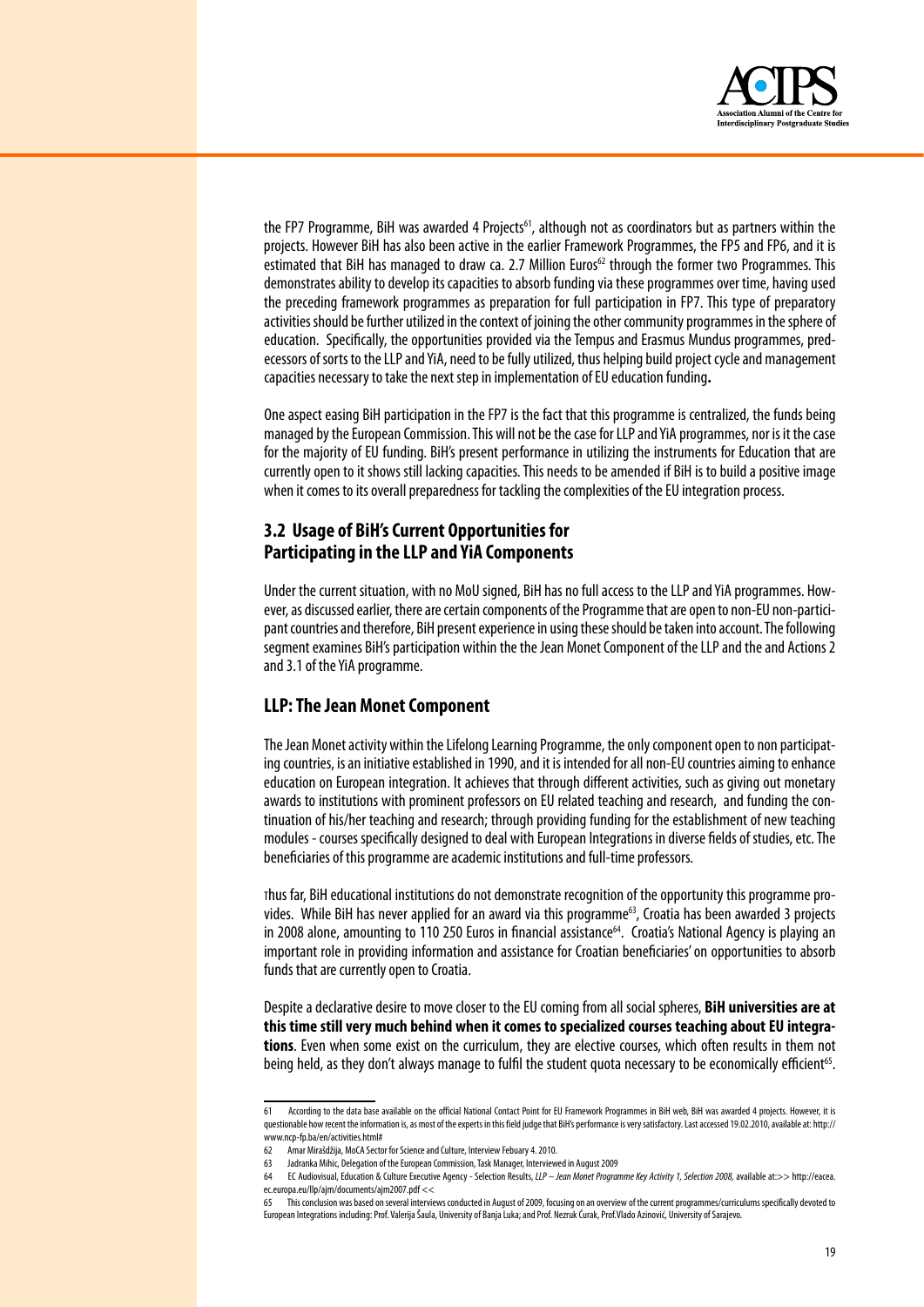

This provides another argument for why it would be beneficial to make better use of this particular funding opportunity. At this point, it is unclear whether BiH Universities have sufficient knowledge and information about the opportunity to participate in this programme. There is currently no institution that directly provides support and conducts promotional campaigns for participation in the Jean Monet Programme. Without the existence of a national agency, the alternative is that the currently existing institutions with understanding of EU programmes, experience in the establishment of curriculum and significant understanding of the project management cycle, such as the Tempus national office, work on acquainting potential beneficiaries with the Jean Monet scheme.

#### YiA: Action 2. and 3.1

BiH has had some success in receiving projects funded via the Youth in Action programme, absorbing cca. 1055 000 Euro During the 2007-2009 period. Two components of this programme are open to Western Balkan Countries - Action no 2, the European Volunteer Service<sup>66</sup>, and the sub-action 3.1, on Cooperation with EU neighbouring countries under two activities: Youth Exchange, and Training and Networking<sup>67</sup>. These are centralized components that do not the existence of a National Agency. In particular, they are open to the NGO sector. The applicants must have a partner organization in an EU member state in order to qualify for participation. Provided this is fulfilled, the WB courtiers can be grant holders of the activity.

A recent analysis conducted by EC shows that BiH is performing well in the WB region when it comes to obtaining grants for projects awarded within the component 2. It has been awarded 5 projects in 2007 and 4 projects in 2008 compared to Serbia and Croatia that have been awarded only one project in the same period. However, the leading countries in the component 3.1 are Macedonia and Serbia, having been awarded with twice as many projects as BiH. <sup>68</sup> The **lack of information on for the opportunity to participate** is one reason for this lack of participation. As discussed earlier, due to the failed attempts to establish a state-level Youth Agency, there is currently no specialized institution which could take on a coordinating role in promoting participation in this programme.

As a possible alternative, the Youth Commission is currently the only existing body that is dealing with youth issues, though it has up to date received very negative reviews. However, since January 2010, the Commission is in new composition (a reduced number of commissioners) and its seat is now within the MoCA offices. which should secure better coordination. The work of the Commission has not yet properly started, and it is still establishing its internal capacities as well as **strategic goals for action**. One of its goals will certainly include greater commitment in providing support to its users in accessing the Youth in Action Programme components currently open to BiH.<sup>69</sup>

Another issue that needs to be resolved to ensure efficient usage of YiA in BiH is the lack of visibility of the national focal point, selected by the EC external agency SALTO. SALTO is EC's external agency, composed of 8 Resource Centers, working on European priority areas when it comes to youth issues. In addition to organizing trainings and providing and linking partner organisations together, its role is to provide support to National agencies with in the framework of YiA as well as to coordinate the centralized components of the YiA Programme. In each country that does not have a National Agency for the YiA programmes, SALTO identifies a resource centre/organization to take over the role of focal point for these activities, tasked with distributing and providing programme information to potential beneficiaries. In the context of BiH, the organizations that volunteered to take on this role thus far were not judged to have sufficient capacities to serve as resource cen-

The European Voluntary Service (EVS) is part of the Youth in Action Programme and highlights the importance of volunteering, thus providing students with a chance 66 to voluntarily engage themselves in activities in foreign countries, and contribute to their personal development as well as contribute to the development of solidarity, mutual understanding and tolerance among young people within or outside of EU.

This sub-action focuses on developing EU ties with partner countries, through (1) Youth Exchange, which aims to bring youth from minimum 2 countries together to exchange views and experiences on a specific topic, and (2) it provides opportunities for Training and Networking through development of quality projects which have been established through cooperation of youth form different countries.

tion of the European commission to Bosnia and Herzegovina. Sarajevo, Novembar 2009

Mirjana Nikolic, MoCA, Youth Commission, Interview Febuary 4. 2010.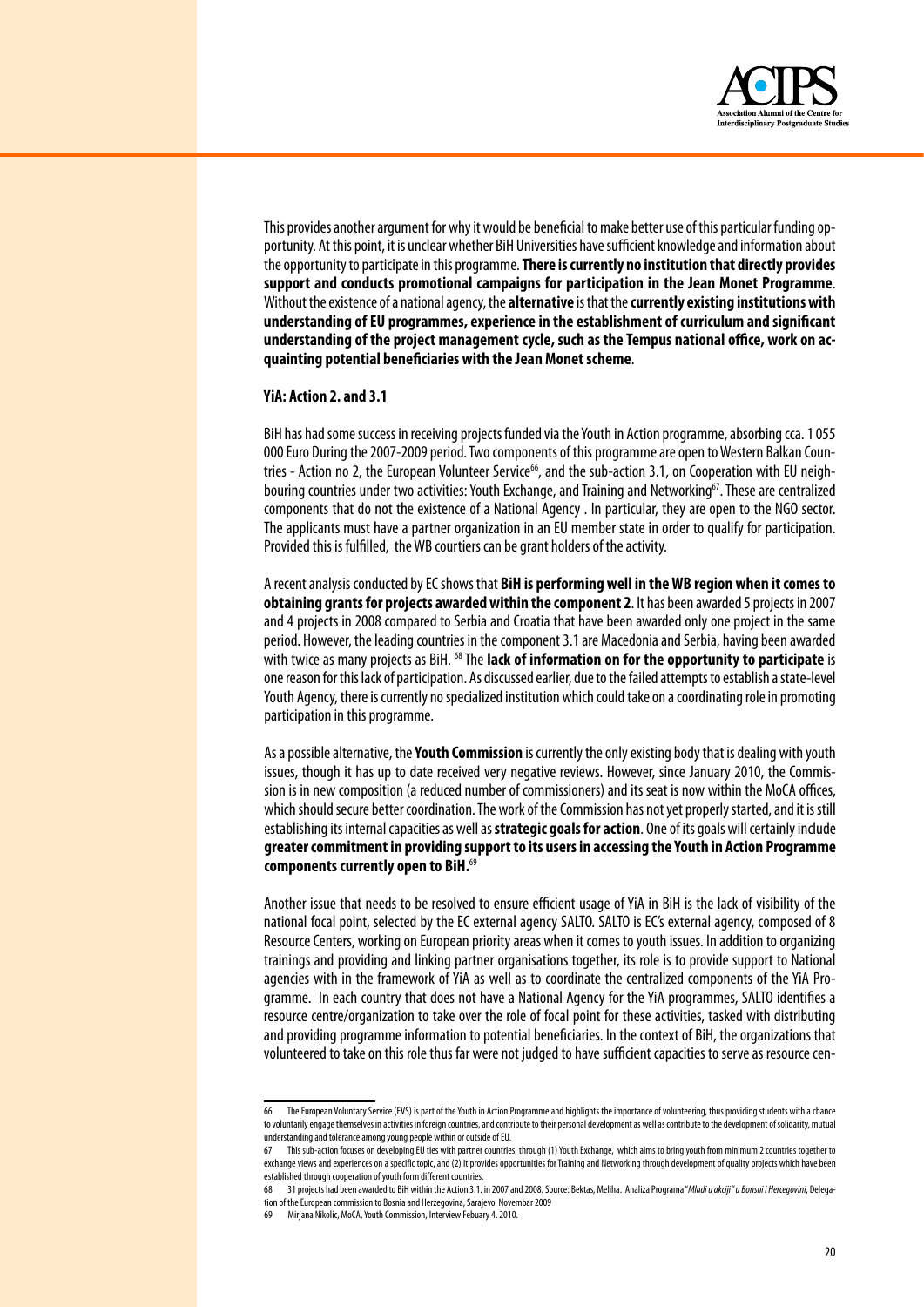

tres.<sup>70</sup> The new Youth Commission is aiming to establish close connection with the next chosen focal point and work with them to strengthen their capacities to disseminate the information as well as provide certain guidance and possibly support in project writing to potential beneficiaries.<sup>71</sup> This crucial task again emphasizes the necessity for the Youth Commission to take a more active role in engaging the Youth organizations to participate in YiA via effective outreach campaign. In addition the Youth Commission needs to put efforts into becoming recognized as a legitimate leader in its field, through deepening the ties with youth actors, thus becoming more effective in timely responding to Youth needs, and providing assistance for achieving their goals and objectives.

Considering the lack of coordination so far, the results of YiA efforts are rather positive in terms of funding absorbed and activities implemented. However, thus far, five organizations from 4 cities (Kljuc, Mostar, Sarajevo, andDerventa) have absorbed over 70% of the total amount awarded to projects from BiH. <sup>72</sup> In total, 10 cities<sup>73</sup> that have participated since 2007. All participating organizations became familiar with YiA Programme via their partners in EU member states, demonstrating the benefits of establishing partnerships. The knowledge gained and opportunities utilized now need to be shared further, permitting new beneficiaries to join the schemes, learning valuable lessons from organizations already experienced in this process.<sup>74</sup> To successfully accomplish this requires efficient support provided to BiH Youth organization by the local resource centre, ensuring expansion of the geographical and organizational distribution of funds and opportunities.

74 Ibid.

According to the EC analysis of BiH participation in YiA, this inefficiency, in addition to low capacity of the organizations to assume the role that is provided by this task,  $70$ is caused by the diverse approaches in selection of the focal point organizations. Three organizations were selected in 2006, with the guiding criteria that they are territorially represented. Than in 2008 only one organization has been chosen, which created confusion within the Youth Sector itself. Bektas, Meliha. Analiza Programa "Mladi u akciji" u Bonsni i Hercegovini, Delegation of the European commission to Bosnia and Herzegovina, Sarajevo. Novembar 2009

 $71$ Mirjana Nikolic, MoCA, Youth Commission, Interview Febuary 4. 2010.

Bektas, Meliha. Analiza Programa "Mladiu akciji" u Bonsni i Hercegovini, Delegation of the European commission to Bosnia and Herzegovina, Sarajevo. Novembar 2009  $72$ 

In the order by most projects awarded: Kljuc, Mostar, Banja Luka, Derventa, Sarajevo, S.Most, Gradiska, Jajce, Brcko, Zavidovici, Ibid. pg.18  $73$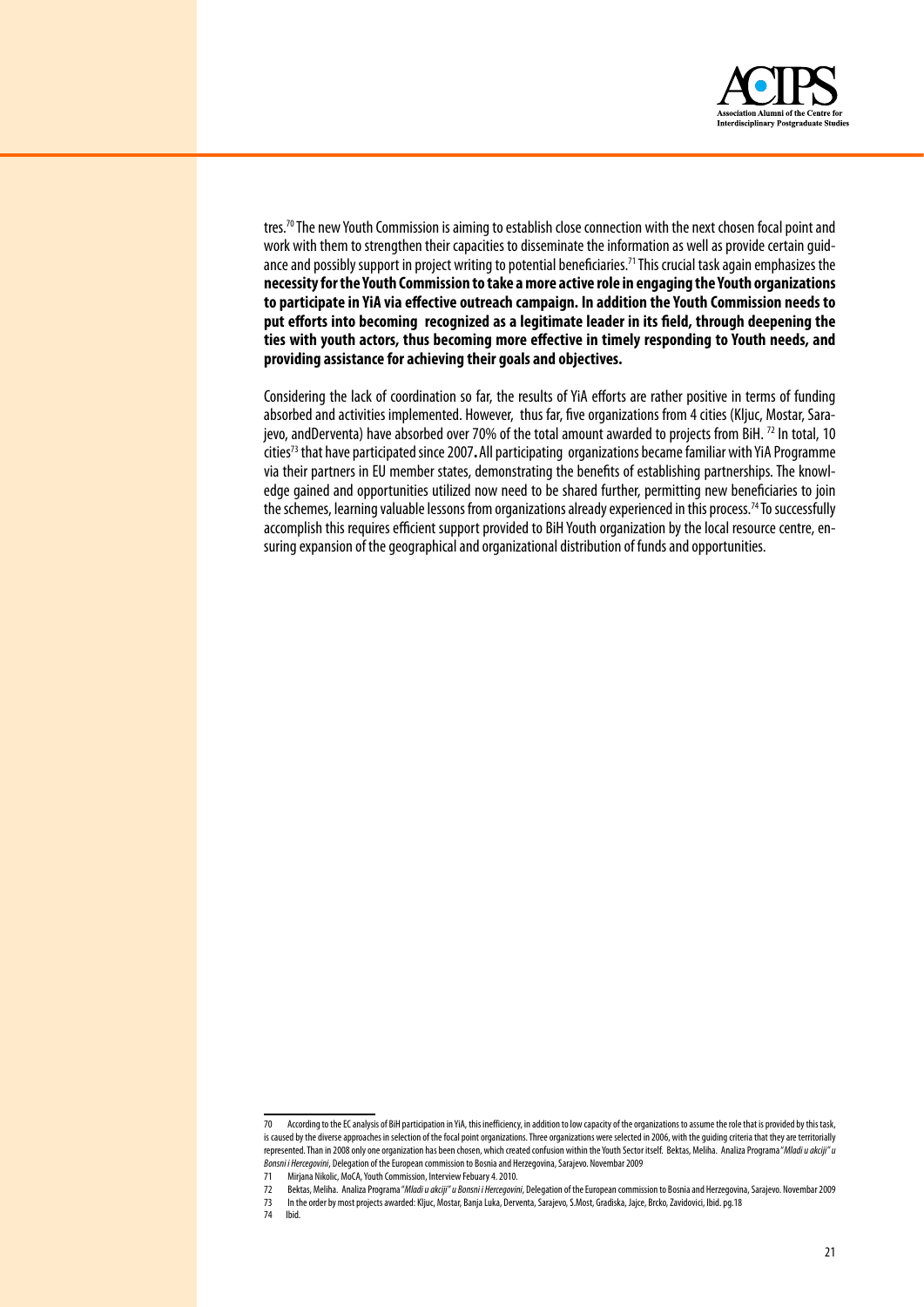

# **CONCLUSION**

With the ratification of the Framework Agreement between the European Community and Bosnia and Herzegovina on the general principles for the participation of Bosnia and Herzegovina in Community Programmes, BiH has gained access to 32 Community Programmes<sup>75</sup>. Within them, these programmes contain great financial potential that BiH is presently not fully utilizing. While accession to some of these programmes carries significant obligations, requiring both institutional and legislative reforms, as well as local financial backing for membership fees, other countries in the region are moving at a much faster pace towards accessing these Community Programmes, Croatia presently participating in 12, Serbia in 5, Macedonia in 4, and BiH currently only in one community programme, the FP $7^{76}$ .

Most importantly, considering Bosnia and Herzegovina's long-term strategic goal, EU integration, the participation in the Community Programmes is an important reference for the aspiring county, through which it can gradually illustrate and build the capability and capacity to become a fully functional member state. In addition to aiding the gradual establishment of institutional and legislative frameworks in accordance with EU standards, the ability to cope with the competition-based decentralized programme framework presents a core pre-requisite for being able to make full-use of funds accessible once a country gains EU membership status.

The examination of the process of moving towards membership in two Community Programmes addressed in this paper, Youth in Action and Lifelong Learning, has illustrated both the challenges and the necessity for BiH institutions to work together on the fulfilment of obligations implied by these programmes and the integration process as such. Both programmes are instruments of EU educational and youth policies, reflecting the goals of the Lisbon Strategy - to shape Europe into knowledge based society. BiH endorsed these goals through signing the Bologna declaration, thus committing to integrate BiH's education system into the European Area of Higher Education. The accession to the LLP and YiA is a natural progression in this regard. Therefore, though it is currently not receiving quidance from Brussels on how to advance this process, given its overall low ratings in implementing baseline European reforms, BiH needs to maintain strategic focus, as the reforms in question are not something which can happen overnight but rather a result of concentrated long-standing efforts. BiH's low performance in absorbing funds currently available through other EU instruments for Education needs to be taken as a warning sign that greater priority should to be given to these opportunities - accentuating the country's pace towards the EU though more effective absorption of the funding open to it in its current, potential candidate country, status.

<sup>75</sup> If taking account of all the sub-actions/programmes within the lager frameworks.

<sup>76</sup> The Programmes in which the countries are participating are those for which the MoU has been signed between the beneficiary and European Commission. Sub actions such as those illustrated for the LLP and YiA, that are open to participation regardless of the existence of the MoU are not taken into consideration here.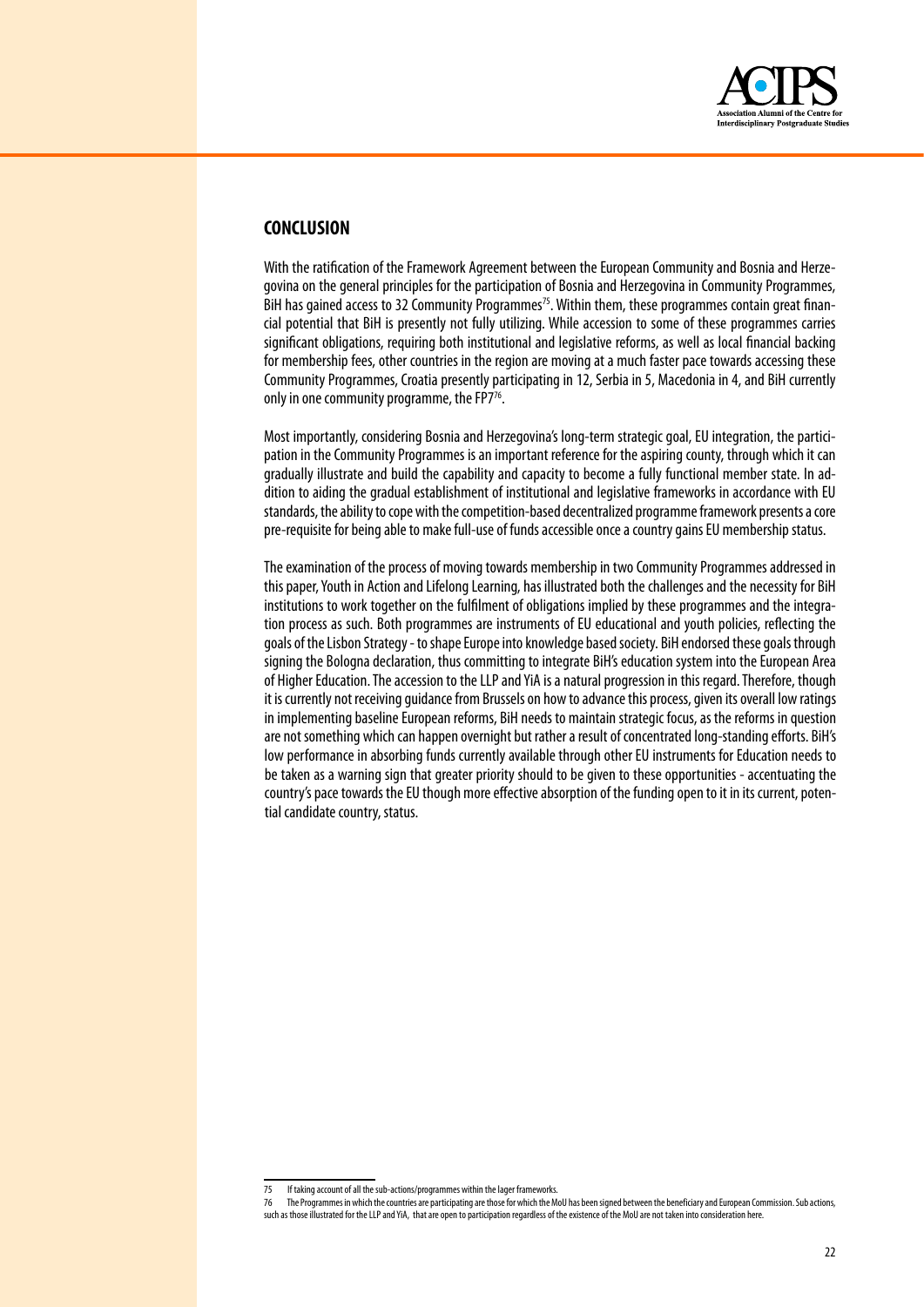

# **RECOMMENDATIONS**

**General Recommendations for Joining Community Programmes**

• **Conducting an in depth capacity assessment and developing BiH's strategic approach to joining Community Programmes** 

Considering all the requirements related to the accession to each individual Programme, which slightly differ amongst each other, a **thorough assessment of country capacities should be conducted - creating a feasibility study** taking into account BiH development priorities and efforts needed for accession to a particular Programme. This in turn would provide space for strategic planning which would identify those programmes where participation is most feasible, most economic, and interesting in alignment with BiH strategic goals. Furthermore, many programmes provide the possibility for participation in individual sub-actions, rather than the Programme as a whole, which can reduce the cost of the entrance fee (such as for example the Erasmus, Sub-Programme of LLP most relevant for Higher Education). Ad-hoc planning should be avoided, because, in addition to the entrance fee, each Programme carries with itself the responsibility of the beneficiary country to cover the loses in case of financial irregularities in funds awarded via these Programmes. Furthermore, it needs to be ensured the potential beneficiaries have the necessary capacities to compete for funding on the EU level.

#### • **Building capacities in decentralized management of EU Funds**

Implementation of the Community Programmes is carried out in two different forms, dependent on the programme; **Centralized**, with EC's respective DG managing the implementation of the Programme ;; and **decentralized**, where the beneficiary Country resumes the responsibility for proper implementation of the funding coming from the EU. The National Agencies are the independent bodies assuming **responsibility for the decentralized management of the EU Community Funds.**

Given that some community programmes of interest to BiH require decentralized management capacities, the country needs to possess institutional and human resource infrastructure accommodating this need in order to qualify for full participation. This is a time-consuming task, as has been proven by the on-going process of establishment of a decentralized implementation system for the management of other EU funds (at the moment, primarily IPA), taking BiH substantially more time than it did other countries' in the region . The establishment of decentralized management capacities is an important indicator of BiH's ability to assume responsibilities of an EU member state. Therefore, this process needs to speed up if the country is to receive a good reference and further support in its attempts to join EU community programmes, as well as the community itself.

#### **Getting back on track with the implementation of the Road Map and Action Plan for Participation of BiH in Lifelong Learning and Youth in Action Community Programmes**

#### • **Prioritizing financial support for Youth and Education**

Given the situation in the sphere of education in BiH, and particularly the numerous problems pertaining to the reform of the Higher Education, the slow implementation of the Bologna process, lack of connection and complementarily between educational programmes and labour market needs, low student and academic staff mobility, etc. Lifelong Learning and Youth in Action Programmes present themselves as instruments in alignment with the national strategic goals that seek to address these problems. The financial support for the education sector is currently limited to covering the basic operational cost, which are insufficient for the development of new curriculums, modernization of education, stipends for travelling aboard to study, etc. Furthermore, full utilization of opportunities offered by these programmes also complements BiH international obligations, in particular the integration of BiH Education into the European Area of Higher Education.

#### • **Starting with the implementation process early**

Taking into consideration the political, bureaucratic and administrative nature of BiH administration, considerably slowing down its Euro-integration process, it is important that BiH start the implementation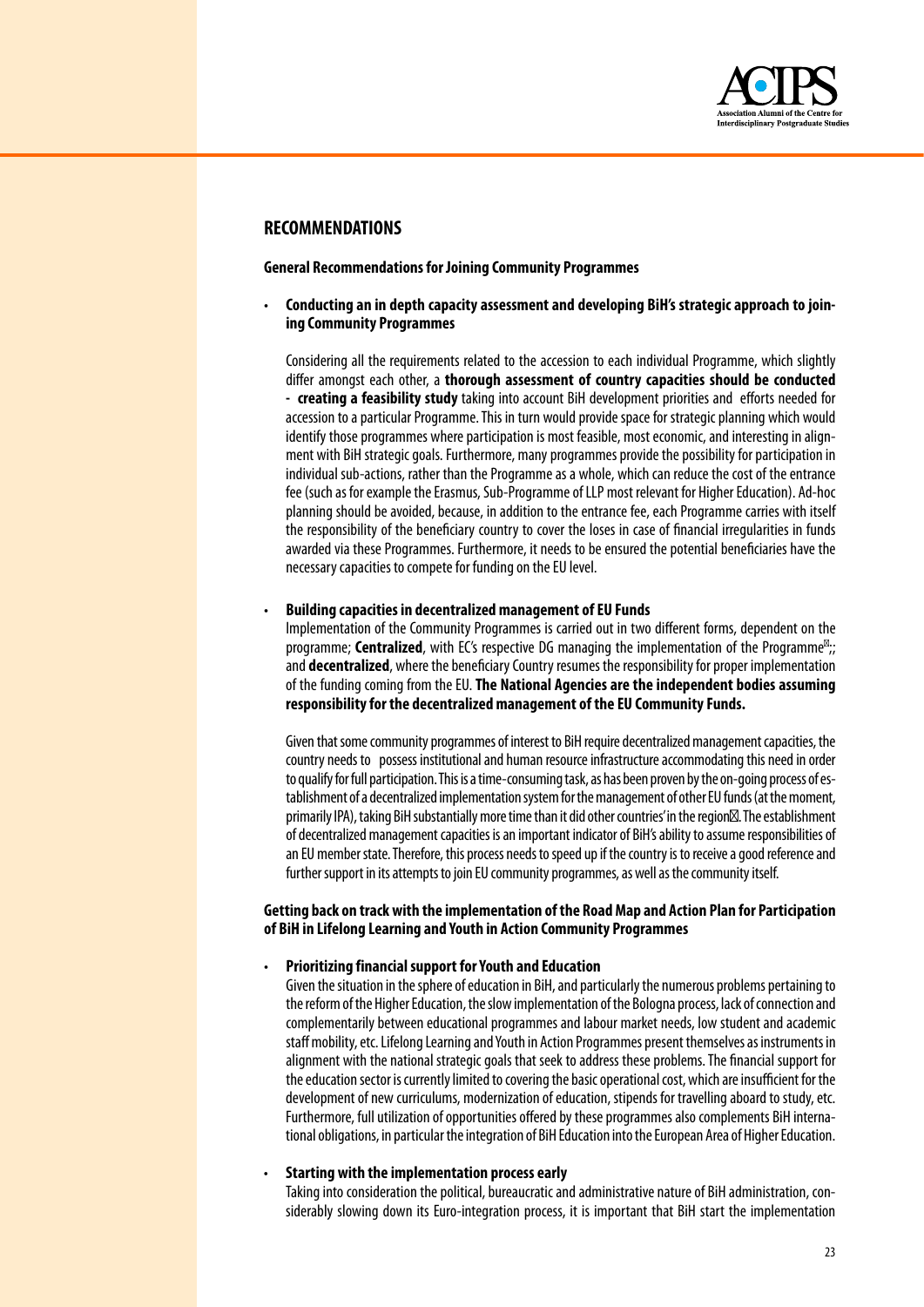

of the Road Map for Inclusion of BiH in the Lifelong Learning and Youth in Action programmes early, in parallel to other base reforms on the path to European integrations, in order to accommodate losses of time imposed through a highly decentralized and fragmented administrative and political system.

#### • **Upgrading the Road Map**

Currently, the road map for participation in LLP and YiA addresses BiH's starting advantages, the high demand for participation in these programmes, and the high interest of foreign institutions to cooperate with BiH. However, it does not provide insight into the advantages/disadvantages of participation in the context of the technical requirements that need to be put in place and country readiness to implement them. The Road Map needs to include further assessment of the current capacities related to the fulfilment of the requirements established by the Lifelong Learning and Youth in Action programmes. This in particular pertains to providing a feasibility assessment of BiH capacities to adjust the present legislative, institutional and financial frameworks to the programme requirements, providing clearer quidelines, than in the current document, for institutions responsible for this process.

#### • **Establishing the National Agency**

The process of establishment of a national agency in other South East European countries has shown to last anywhere between 2-3 years. In BiH, we can assume that it may take longer, as the first attempt of establishing a Youth Agency to manage YiA has failed due to inability to reach a consensus on the issue. Currently, there is no single recognizable institution that can offer information and support regarding the possibility for participation in the sub-actions of LLP and YiA that are, regardless of the inexistence of an official MoU, open to BiH. The efforts to establish a state level agency tasked with providing support to interested beneficiaries need to be resumed, if BiH is to fully utilize the benefits of accessible programmes Taking into consideration thealreadyoverburdened BiH publicadministration aswellasregionalexperiences, **it is advisable to govern both community programmes under one single Agency, avoiding overlap of responsibilities and reducing the cost of the establishment of additional administrative structures.**

### **Short Term Recommendations – what can be done now?**

Work on better utilization of the currently available EU programmes and funds through increasing BiH participation in the accessible components of LLP and YiA, but also Tempus and Erasmus Mundus by:

#### • **Strengthening promotional efforts**

Making timely announcements of the call for proposals for the given projects, regularly distributing relevant programme information and making sure the information reaches out to a large amount of potential beneficiaries (ex. through networking with potential institutional beneficiaries, holding presentations at university faculties, high schools, academic and career fairs, etc.).

Further assessment of the promotional efforts currently carried out need to be made, and additional beneficiary support methods established, in order to increase BiH's participation. The national Tempus office has recently taken upon itself the promotion of the Erasmus Mundus programme. Such activities by stakeholder institutions need to be further developed.

**The new Youth Commission needs to play a more active role in providing information on the Youth in Action components that are currently open to BiH.** It should consult and involve the few successful BiH organizations that have been actively participating in the programmes in this process.

• **Establishing support mechanisms for organizations and beneficiaries that wish to participate in the programmes but do not possess sufficient capacities and knowledge for project drafting.** Until a National Agency is put in place to take over these responsibilities, the Youth Commission should establish internal capacities for distribution of information and for directing the beneficiaries toward the right address for support, such as SALTO and the already experienced Organizations in this field, but also through creation of training seminars/programmes and establishment of a comprehensive web page providing "how to" tips and frequently asked questions.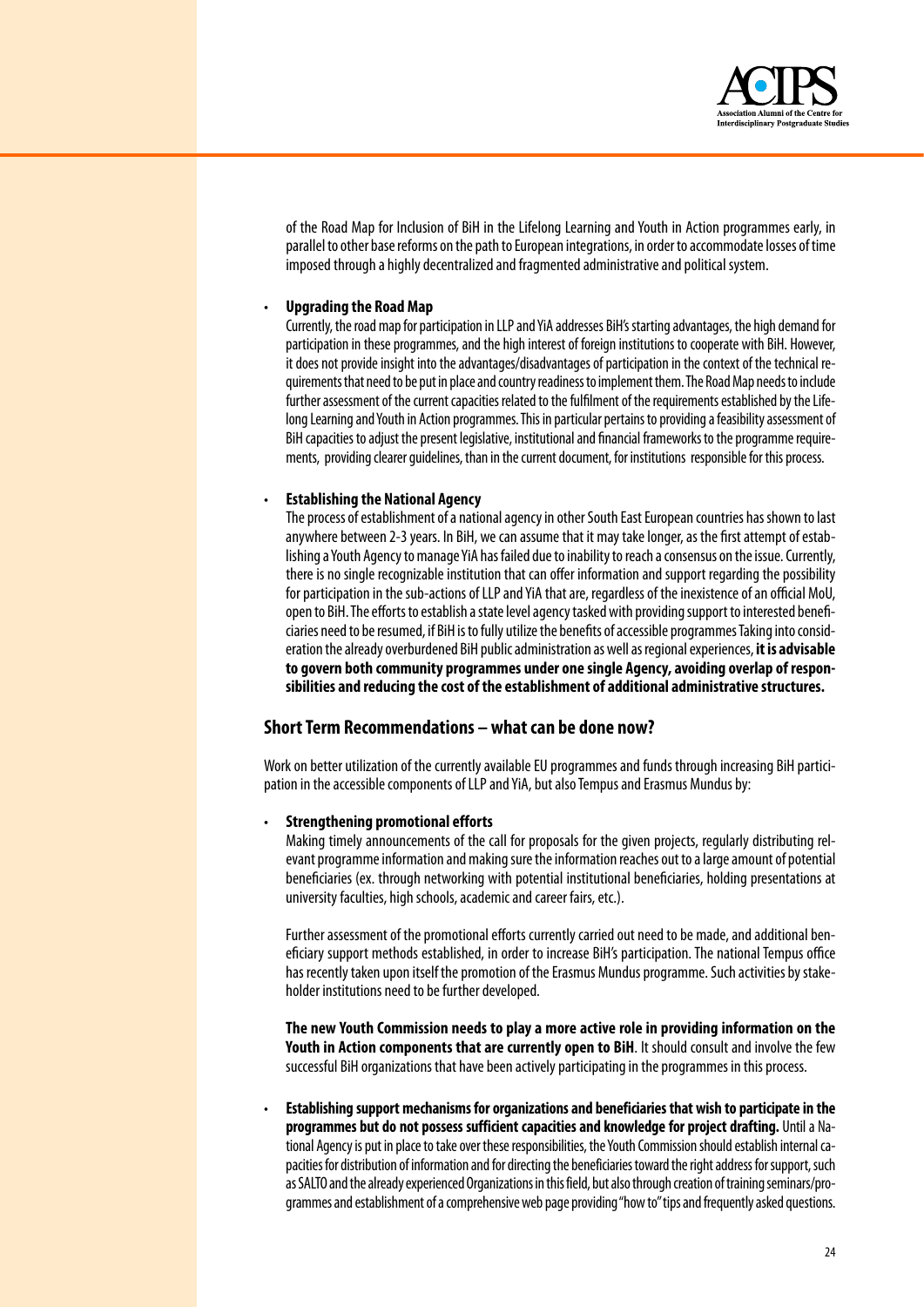

# **BIBLIOGRAPHY**

#### **Documents**

- Agencija za mobilnost I programe Europske unije. *Godišnje izvješče o radu Agencije Za mobilnost I pograme Europske unije za 2008. godinu,*Zagreb, Januar2009.
- Commission of the European Communities. Bosnia and Herzegovina 2009 Progress Report, SEC(2009) 1338, Brussels,14.10.2009,availableat http://www.delbih.ec.europa.eu/docs/ProgressReport20092.pdf
- *Council decision of 2 June 2005 concerning the conclusion of a Framework Agreement between the European Community and Bosnia and Herzegovina on the general principles for the participation of Bosnia and Herze*aovina in Community Programmes. Official Journal of the European Union No. L192/80
- *Decision No 1719/2006/EC of the European Parliamend and of the Council of 15 November 2006 establishing the 'Youth in Action' programme for the period 2007 to 2013*, OJ L327/30, avaible at: http://eurlex.europa. eu/LexUriServ/LexUriServ.do?uri=OJ:L:2006:327:0030:0044:EN:PDF
- *Decision No 1720/2006/EC of the European Parliament and of the Council of 15 November 2006 establish*ing an action programme in the field of lifelong learning, OJ L327/45, available at: http://eur-lex.europa.eu/ LexUriServ/LexUriServ.do?uri=OJ:L:2006:327:0045:0068:en:PDF
- EC Audiovisual,Education & CultureExecutive Agency-Selection Results,*LLP Jean Monet Programme Key Activity 1, Selection 2008,*availableat: http://eacea.ec.europa.eu/llp/ajm/documents/ajm2007.pdf
- EC Directorate General forEducation andCulture, *The EU contribution to the European Higher Education Area,* Luxemburg, Publications Office of the European Union, 2010, availible at: http://ec.europa.eu/education/pub/pdf/higher/ehea\_en.pdf
- European Commission Communication *Mobilising the brainpower of Europe: enabling universities to make their full contribution to the Lisbon Strategy* ,COM(2005)152, Brussels,20.4.2005,availableat: http://eurlex.europa.eu/LexUriServ/LexUriServ.do?uri=COM:2005:0152:FIN:EN:PDF
- European Commission/Executiveagency,Education, AudiovisualandCulture, *Accepted projects Tempus IV*  2008, Breakdown of projects by partner country, region and type of project, last access: 03.02.2010, available at: *http://eacea.ec.europa.eu/tempus/results\_compendia/documents/stats\_tempus\_4\_2008\_accepted\_a.pdf*
- European Commission/Executive Agency, Education, Audiovisual andCulture,"*Annex IV: Erasmus Mundus and Western Balkans & Turkey Window students by nationality and gender 2009/2010 (main, reserve list and non-selected list) alphabetic order of total applications,* last access: 03.02.2010, avaible at: http://eacea. ec.europa.eu/erasmus\_mundus/results\_compendia/statistics\_en.php
- European Commission/Executive Agency, Education, Audiovisual and Culture, *Breakdown of applications by country of the applicant and by type of projects (Tempus IV - Second Call for proposals),*avaibleat: http:// eacea.ec.europa.eu/tempus/results\_compendia/documents/stats\_tempus\_4\_2008\_accepted\_a.pdf
- European Commission/Executiveagency,Education, AudiovisualandCulture,"*Erasmus Mundus Students by Nationalityand Gender from 2004-05 to 2008-09"* .availableat: http://eacea.ec.europa.eu/erasmus\_mundus/results\_compendia/statistics\_en.php
- GTZ, Komisijazakoordinacijupitanjamladih, *Mladi trebaju omladinsku politiku! Analiza položaja mladih i omladinskog sektora u Bosni i Hercegorini*, GTZ,Sarajevo,2008,availibleat www.mladi.gov.ba
- Markuš, RankoandEmir Hadžikadunic, *Decentralized EU Funds Management System (DIS) Analytical Overview of Their Importance and Development in B&H,* ACIPS,Sarajevo, March 2009.
- Markuš, Ranko. *When Will IPA Be in Our Hands? Establishing a Decentralized EU Funds Management Sys*tem, ACIPS, Sarajevo, January 2010.
- Meliha Bektas, Analiza Programa "Mladi u akciji" u Bonsni i Hercegovini, Delegation of the European Commission to Bosnia and Herzegovina, Sarajevo, November 2009
- Vijece Ministara BiH, *Strateški pravci razvoja obrazovanja u Bosni I Hercegovini sa planom implementiranja 2008.-2015*., BiH 2008, available at: http://www.mcp.gov.ba/zakoni\_akti/strategije/Archive. aspx?template\_id=19&pageIndex=1
- Vijece Ministara BiH, *Mapa puta i Plan aktivnosti za uključivanje BiH u EU Programe za Cjeloživotno učenje i Mladi u Akciji (do 2013. godine),*Službeniglasnik BiH broj15/6. July2008.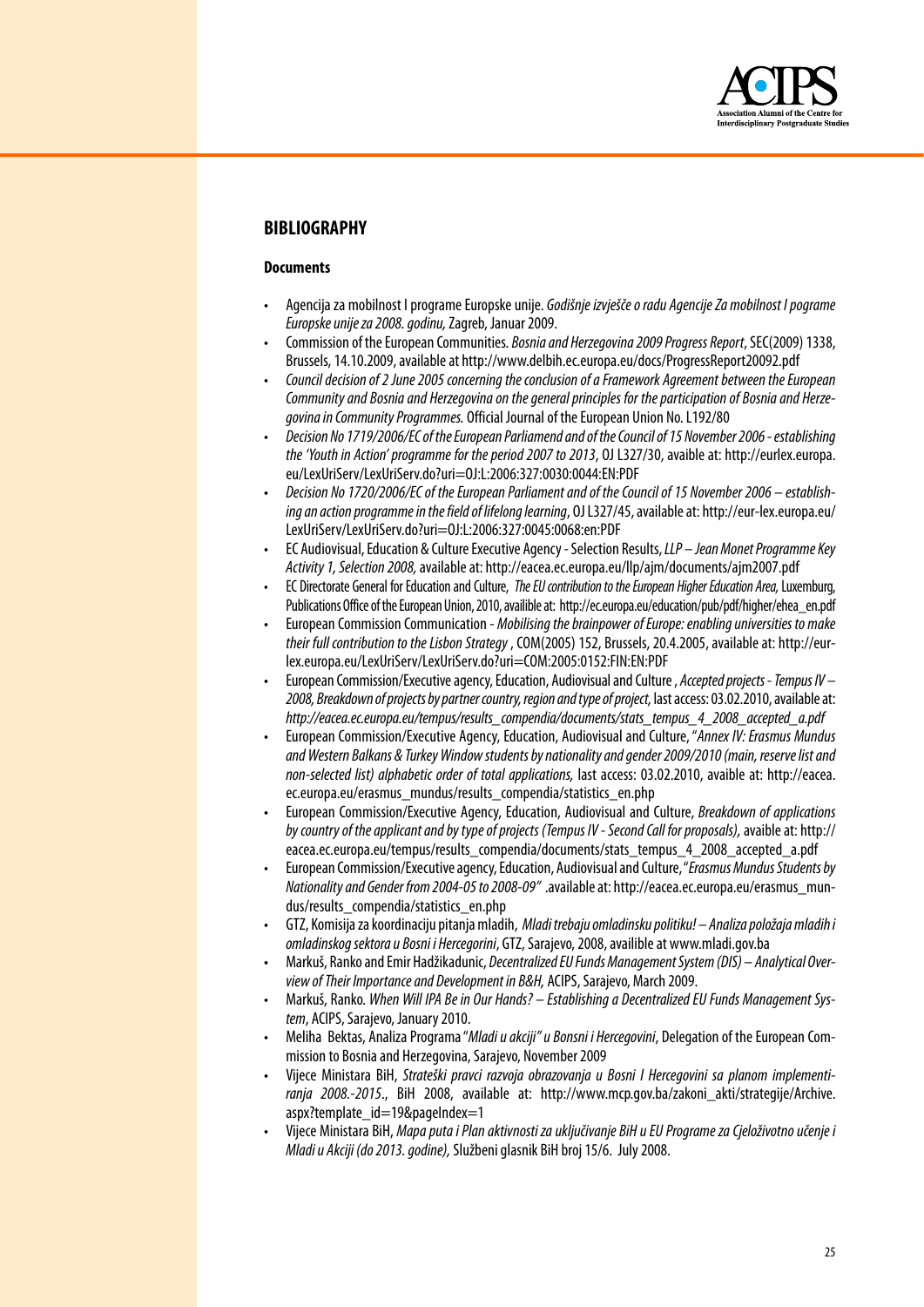

#### **Interviews and Events**

- Amar Mirašdžija, MoCA Sector forScienceandCulture, Interview Febuary4.2010
- Esma Hadzdagic, Assistant Ministerof MoCA Education Sector,E-mailCorrespondence20.01.2010
- Jadranka Mihic, ACIPS Round table "Establishment of the Decentralized Implementation System for the EU Funds: Monitoring of the progress and recommendations for the future steps" Pannel II "Accession of BiH to *other EU Funds: focus on Lifelong Learning and Youth in Action Programme",* Sarajevo,27.01.2010
- Jadranka Mihić, Delegation of theEuropean Commission Task Manager, Interview. January2009
- Jan Zlatan Kulenovic, Director ofYouth Information Agency, ACIPS Roundtable."*Establishment of the Decentralized Implementation System for the EU Funds: Monitoring of the progress and recommendations for the future steps"* Panel II"*Accession of BiH to other EU Funds: focus on Lifelong Learning and Youth in Action Programme*",Sarajevo27.01.2010
- Mirjana Nikolic, MoCA,Youth Commission, Interview Febuary4.2010
- Vladimir Pandurević, Delegation of the EC to BiH Task Manager, 20.01.2010 Interview.

#### **Internet sources**

- *Agency for Mobility and European Union Programmes (Croatia)*,availableat: www.mobilnost.hr
- EC DG EAC, Tempus: Modernization of Higher Education in Countries Surrounding the EU, available at: http://ec.europa.eu/
- ECEducation, Audiovisual & Culture Executive Agency, *About Tempus IV (2007-2013)*, available at: http:// eacea.ec.europa.eu/
- European Commission, The Lifelong Learning Programme 2007-2013 Glossary, available at: http:// ec.europa.eu/
- European Union Parliament, *Lisbon European Council 23 and 24 March Presidency Conclusion*, available at: http://www.europarl.europa.eu/
- EU portal*2007-2013.eu*,availableat: http://www.2007-2013.eu/
- Karabegović, Dženana. *Bolonja kako kome odgovara*. Radio Slobodna Evropa, Sarajevo, 19.11.2009, availableat http://www.slobodnaevropa.org/
- *Nacionalna Agencija za evropski obrazovni program i mobilnos*t (FYORM), available at: http://na.org.mk/ index.php/
- National Contact Point for EU Framework Programmes in BiH, available at: http://www.ncp-fp.ba/
- NationalTempus Office Bosniaand Herzegovina,*Tempus in Bosnia and Herzegovina*.availableate: : http:// www.tempusbih.com/
- Portalon EU Funding,*2007-2013.eu,* availableat: http://www.2007-2013.eu/
- Sarajevox.com*, Provjera diploma državnih službenika stečenih na pravnim fakultetima*,Sarajevo27.12.2007, available at http://www.sarajevo-x.com/
- Škuletić,Sanja.*Mnogo diploma, malo znanja*. Dnevni Avaz,Sarajevo,17.01.2010.availableat http://www. dnevniavaz.ba/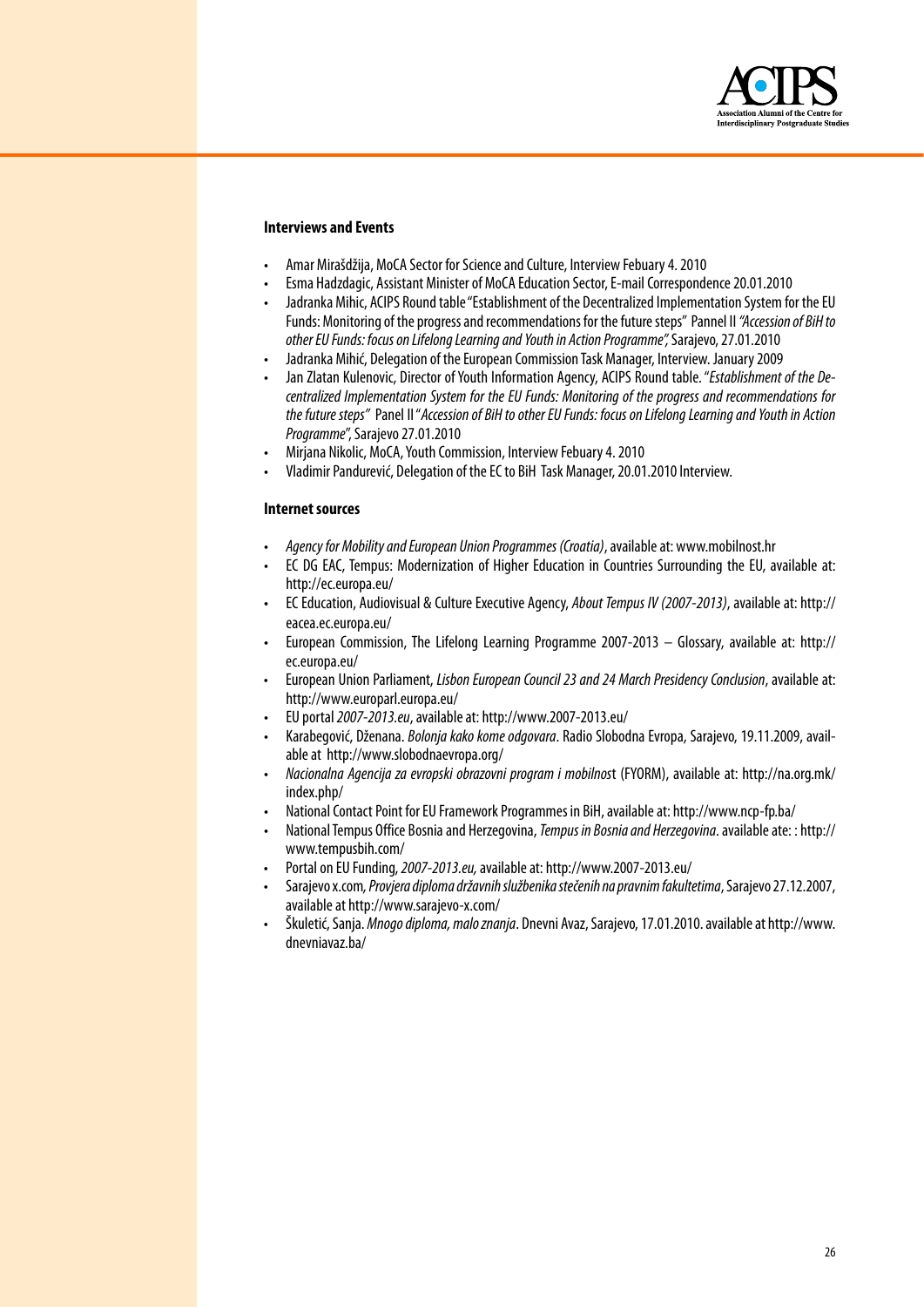



**Emina Ćosić,** is a Policy Researcher at ACIPS, who has participated in policy researches on diverse topics relevant for the BiH reforms and European integration process, most of them focusing on education in Bosnia and Herzegovina. She is a graduate from the Regional Masters Degree in Human Rights and Democracy, from the Center for Interdisciplinary Postgraduate Studies in Sarajevo, and her B.A in Philosophy and Art History, she obtained at the University of Louisville, in the USA.